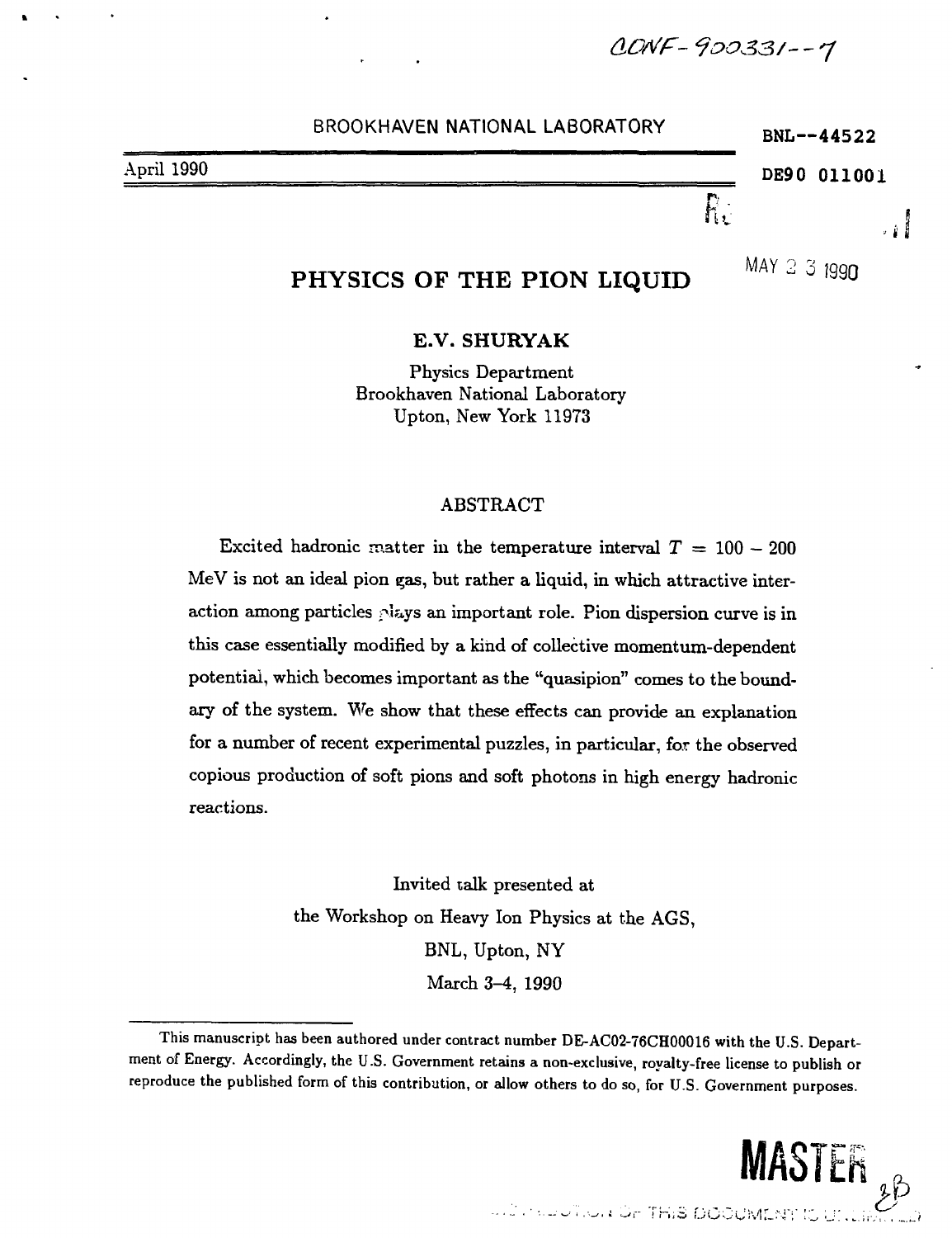# Physics of the Pion Liquid

**E.V. Shuryak**

Physics Department Brookhaven National Laboratory Upton, New York 11973

## ABSTRACT

Excited hadronic matter in the temperature interval  $T = 100 - 200$ MeV is not an ideal pion gas, but rather a liquid, in which attractive interaction among particles plays an important role. Pion dispersion curve is in this case essentially modified by a kind of collective momentum-dependent potential, which becomes important as the "quasipion" comes to the boundary of the system. We show that these effects can provide an explanation for a number of recent experimental puzzles, in particular, for the observed copious production of soft pions and soft photons in high energy hadronic reactions.

## **1. Introduction**

During the last few years much attention was paid to production of high multiplicity hadronic systems both in *pp* and nuclear collisions at high energies (see Ref. 1). The main inspiration of this activity was related to possible manifestation of new phase of matter at high energy density, the so called quark-gluon plasma<sup>2</sup>. Ironically enough, the usual hadronic matter consisting mainly of pions has attracted much less attention. In most cases its properties were assumed to be well represented by simple formulae corresponding to the ideal pion gas.

In this paper we discuss properties of such excited hadronic matter at high enough temperatures, when the interparticle interaction cannot be neglected. This important feature is emphasized in the title of this work, where the notion of the "pion liquid" (in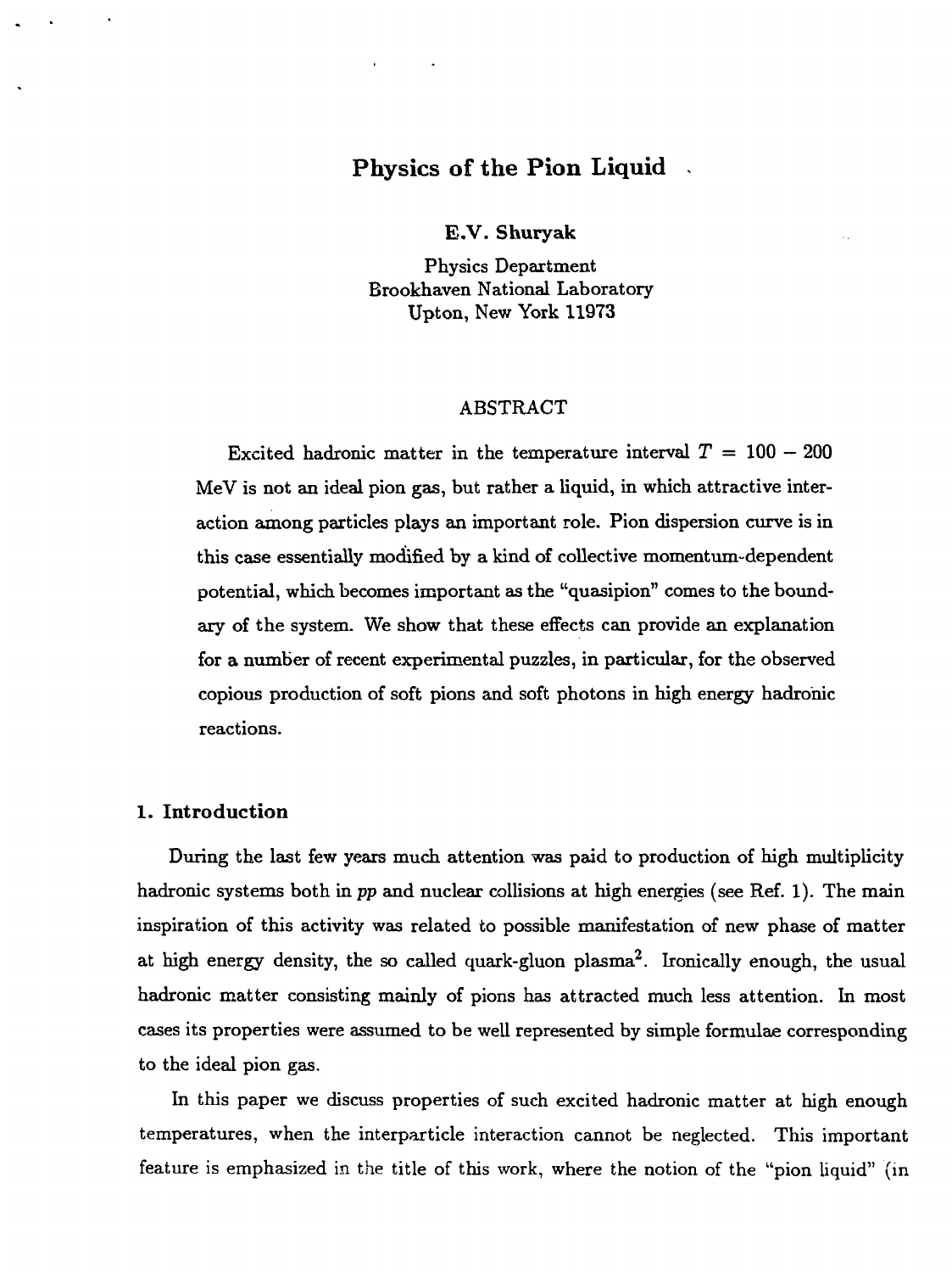contrast to the pion gas) is introduced. Roughly speaking, such conditions take place at temperatures above approximately 100 MeV and below 200 MeV, presumably the critical temperature of the transition to the plasma phase. Although this interval of temperatures is not that great, it corresponds to about 1.5 orders of magnitude in terms of the energy density. Actually, the excited hadronic system being considered exists in just such a liquid phase. As we show below, the observables are strongly connected to the properties of this liquid.

The main qualitative difference between any liquid and a gas is the existence of attractive interaction between its constituents, which creates a kind of a surface. This, in turn, makes it more difficult for the constituents to leave the system. We present theoretical and experimental indications that this is also true for the pion liquid under consideration. As far as we know, surface phenomena of this kind have not yet been discussed in the literature (apart from a preliminary version of this work<sup>3</sup>).

Our discussion below develops into two different directions. The first one is an attempt to create a simple theoretical framework for our discussion. In doing this we are mainly inspired by the experience of low temperature physics, especially of the classical Landau works on properties of liquid  $He<sup>4</sup>$ . We make use of a similarity between the so-called "quasipions" (or pions modified by the matter) and phonons in liquid helium. In particular, both of them are Goldstone modes, which result in similar features of their interaction. The most important part of the interpion interaction is known to be well described by the famous Weinberg nonlinear Lagrangian<sup>4</sup>, therefore such pion liquid study is also interesting for condensed matter theory, as an example of quantum liquid made of particles with well known interaction.

But even more important is that rather macroscopic "drops" of such liquid are now experimentally available. For example, in CERN nuclear collision experiments the produced hadronic systems contain up to several hundreds of pions, and this number will be at least one order of magnitude larger in the future experiments with Pb beams. This large "fireball" comes through different stages of its evolution, with particle densities varying from several units per fm $^3$  (at the phase transition) to those one order of magnitude smaller, at which final breakup into noninteracting secondaries takes place. Pion interferometry tells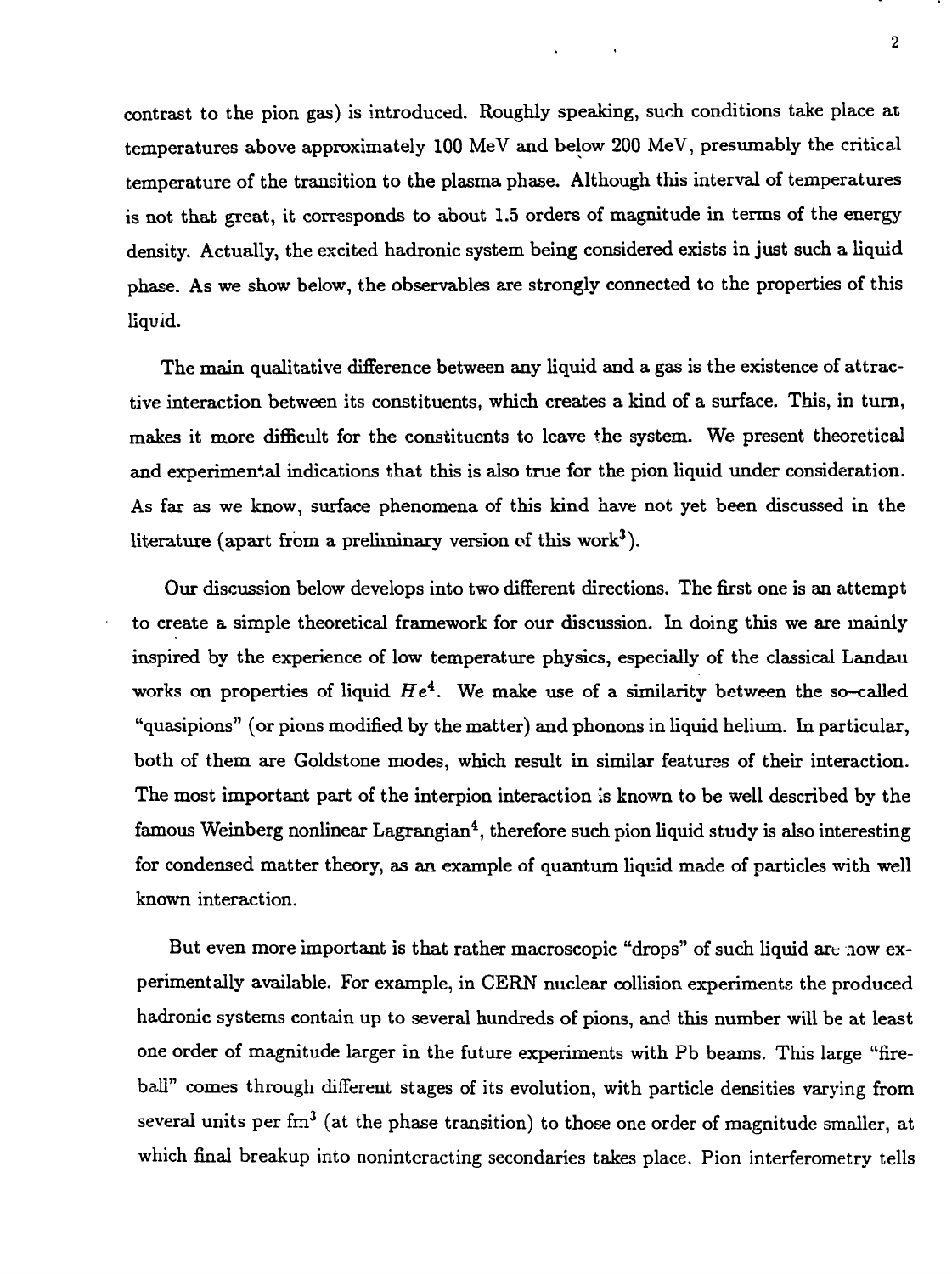us, that the radius at the breakup is nbout 6-8 fm, so it is already larger than radii of the heaviest nuclei.

Another goal of this work is an attempt to understand few unexpected phenomena observed recently in various high energy reactions. Their list includes in particular:

- 1. enhanced production of pions at small  $p_t$  found in nuclear collisions<sup>5</sup>;
- 2. enhanced production of soft photons and low-mass dileptons in various hadronic  $\rm reactions^6.$

In this paper we develop a semi-quantitative model which is used for some estimates of soft pion and soft photon production rates. We have found strong correlations between properties of the pion liquid and the corresponding spectra. There are two other sets of observations, namely;

- 1. an unexpectedly sharp two-pion annihilation threshold seen in the dilepton  ${\rm spectra~at~Berkeley}$   $\rm{?};$
- 2. strong clustering of pions, produced in various hadronic reactions.

š

Although the last two items are not studied in this work (see only comments in section 9), we hope they probably also can be better understood if effects of collective interaction j. between particles are taken into account.

In order to complete this Introduction, let us mention some important works, also  $\text{aiming to explain these puzzles.}$  Gale and Kapusta $^8,$  have considered pion dispersion curve modification in compressed nuclear matter. Their idea is that secondary minimum of this curve can produce a peak in the dilepton invariant mass distribution. However, as the recently observed peak is at  $2m_{\pi}$ , we think that in fact only some flattening of the dispersion curve at low momenta is actually needed to explain it, and such shape of the dispersion curve leads to simultaneous explanation of puzzles (1-2) as well.

L. Van Hove<sup>9</sup> has suggested another mechanism aiming to explain these phenomena (which he called the "ultrasoft" ones). His idea is to relate them to possible production of long-lived metastable droplets of "overcooled" quark-gluon plasma. We know of similar phenomena in other systems with strong first order transitions (e.g. formation of a fog). Previously, production of plasma droplets at the hadronization stage was discussed e.g. in Ref. 10 (as one more reason for small hydrodynamical effects), see also Ref. 11 and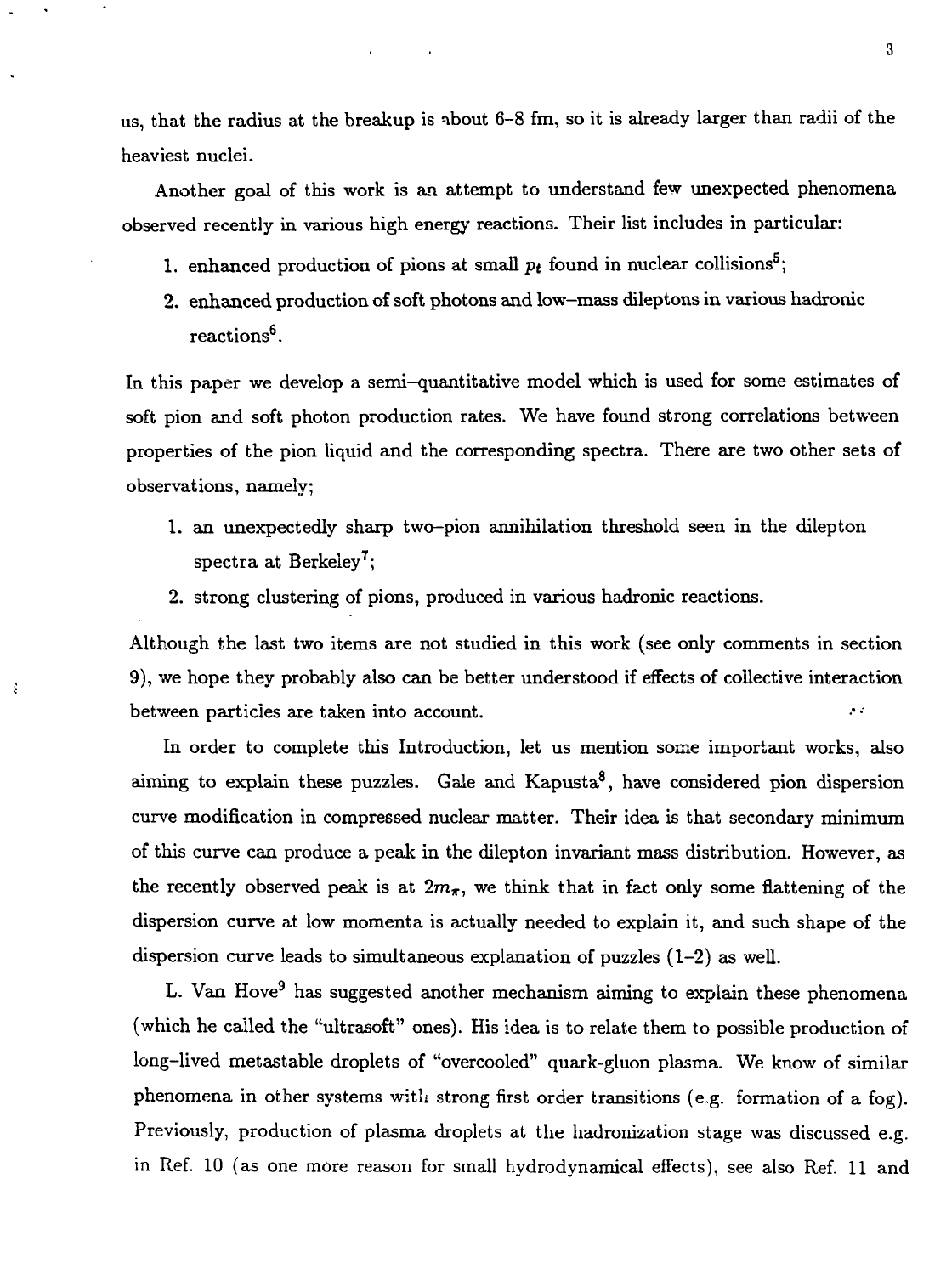especially Ref. 12, where detailed numerical studies of the production and decay of plasma clusters were made. In Ref. 13 it is argued that such plasma clusters probably have at least unit baryonic charge. However, in all these papers the plasma clusters were equilibrium ones, at critical temperature (about 200 MeV), while the idea of Van Hove is that they can be cooled down to much lower parton momenta and have a metastable lifetime of the order of tens of fm/c.

Soft pion component was also ascribed to pions coming from resonance decays in Ref. 13, especially of deltas at AGS energies. Actually, our modified pions are also a kind of rho or delta resonance, but not a resonance with one particular pion, but with many pions (or nucleons) in the matter. Such treatment is obviously more consistent if the system lifetime is larger then that of the production and decay of the resonances, as is the case for deltas and rho. The long-lived resonances which decay much later, then pions go out at the breakup stage, should indeed be treated separately.

Another idea concerning soft pions was proposed in Ref. 14; where it introduced the non-zero chemical potential for pions, being numerically nearly as big as the pion mass. It makes good fit of the data, but the physical meaning of this chemical potential is unclear. It is argued that it is a consequence of specific kinetics of pion decoupling in which equilibrium in pion number is violated, while thermal equilibrium is still there. If so, it is a transitory effect and for very large and long-lived systems this effect should disappear.

#### 2. **Thermodynamics of the Pion** Gas

ŝ

Let us start with some general remarks about pions. They are special because they are the lightest hadrons, so that if temperature  $T$  is small enough, only pions are excited. This fact is not occasional, but related to the specific nature of the pions, which is crucial for what follows. Unlike that of all other hadrons, the pion mass squared is proportional to  $m<sub>u</sub> + m<sub>d</sub>$ , the masses of light quarks. They are very small, of the order of 10 MeV in sum. That is why the real world is close to the so-called "chiral" one, in which  $m_u + m_d = 0$ and pions are massless. They are massless exactly for the same reason as e.g. acoustical phonons in solids: they are Goldstone modes, a remnant of the spontaneously broken symmetry. (Translational symmetry for solids, chiral one for the QCD vacuum.) General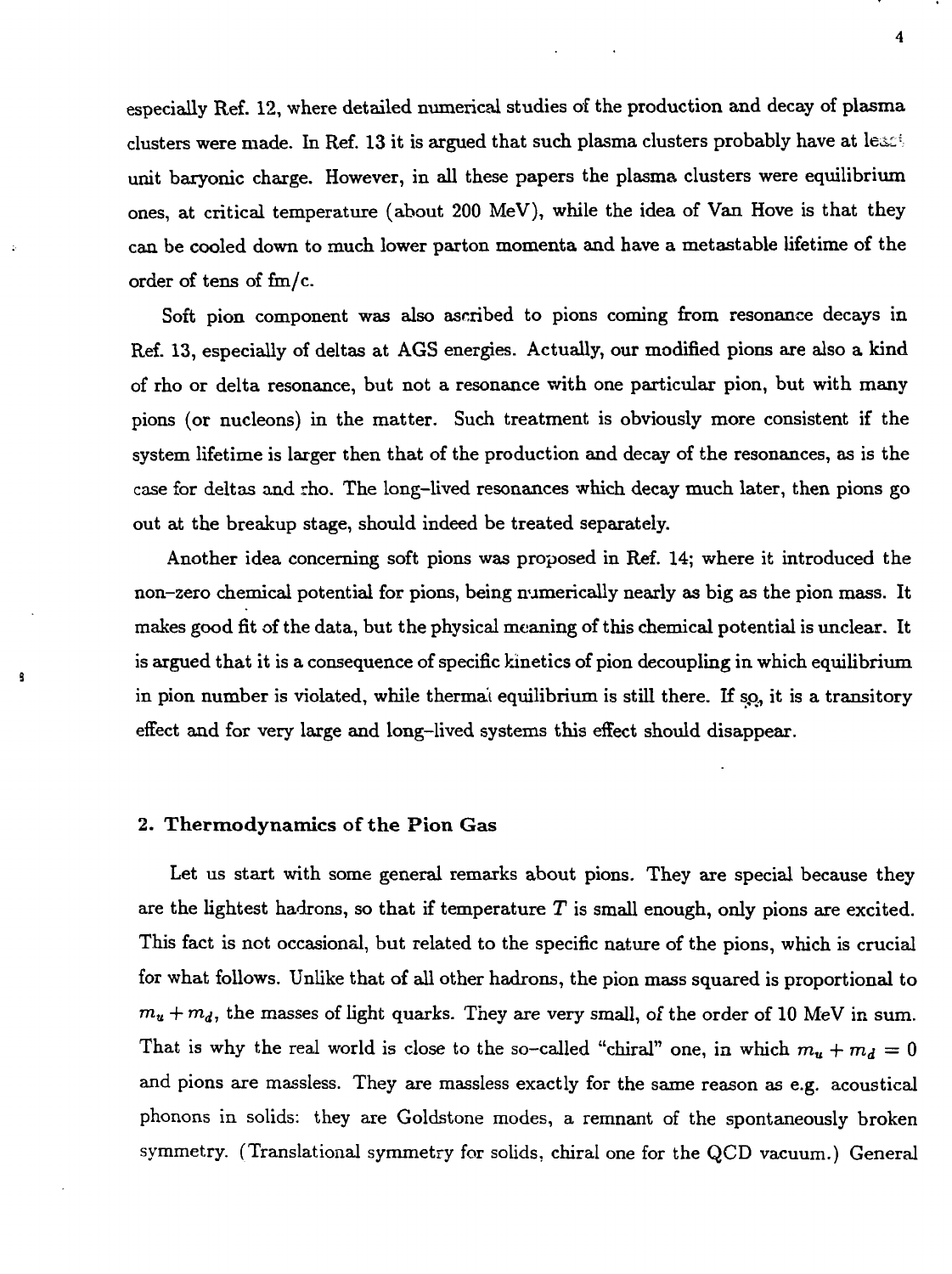facts concerning this physics can be found for example in the review<sup>15</sup>, while recent works on microscopic theory of chiral symmetry breaking  $\mathrm{are^{16}}.$ 

At small  $T$  the mean interparticle distances are large,  $1/T$ , so interaction is small and ideal gas approach is justified. Also discussion of massless pions makes the problem simpler, so we start with this case. At small temperatures we get then simple formula for the energy density

$$
\epsilon(T) = \left(\pi^2/10\right)T^4\tag{2.1}
$$

which differs only by the factor  $3/2$  from that for black body radiation.

Interaction of pions is also quite specific and related to their Goldstone nature. In the chiral world, pions with momenta  $k \to 0$  cannot interact with anything including themselves. (Exactly because of this feature acoustical phonons propagate distances much larger than molecule free paths, therefore we can hear each other.) This feature makes this gas even more ideal at small T.

Non-zero quark masses lead also to non-zero interaction amplitude at  $k = 0$ , the socalled scattering lengths for isospins  $I = 0,2^{22}$ . Their account<sup>17</sup> produces corrections to Eq. (2.1) of the order of  $(m_{\pi}/F_{\pi})^2$ , which numerically are small, about  $10^{-2}$ , and we do not discuss them here.

Accounting for momentum-dependent pion-pion interaction, one can use chiral perturbation theory, considering  $T/F_{\pi}$  as a small parameter. In the chiral limit ( $m_{\pi} = 0$ ) behaviour of the energy density with temperature  $\epsilon(T)$  is of the type

$$
\epsilon(T) = (\pi^2/10) T^4 \left[ 1 + C_1 T^2 / F_\pi^2 + C_2 T^4 / F_\pi^4 + O(T^6) \right]
$$
 (2.2)

where  $C_1, C_2$  are some constants. The former one was calculated in Ref. 17, and happen to be zero due to the following reason. The amplitude for pion-pion scattering at low momenta can be expanded in powers of the (CM) momentum *q* in the standard way

$$
T_l^I(q) = \left(q^{2l}\right) \left(a_l^I + b_l^I q^2 + \cdots\right) \tag{2.3}
$$

and, after averaging over spin and isospin of the  $O(q^2)$  terms, for Weinberg values of  $a$  and *b* parameters one gets exact compensation:

$$
b_{\text{average}} = b_0^0 + 9a_1^1 + 5b_0^2 = 0 \tag{2.4}
$$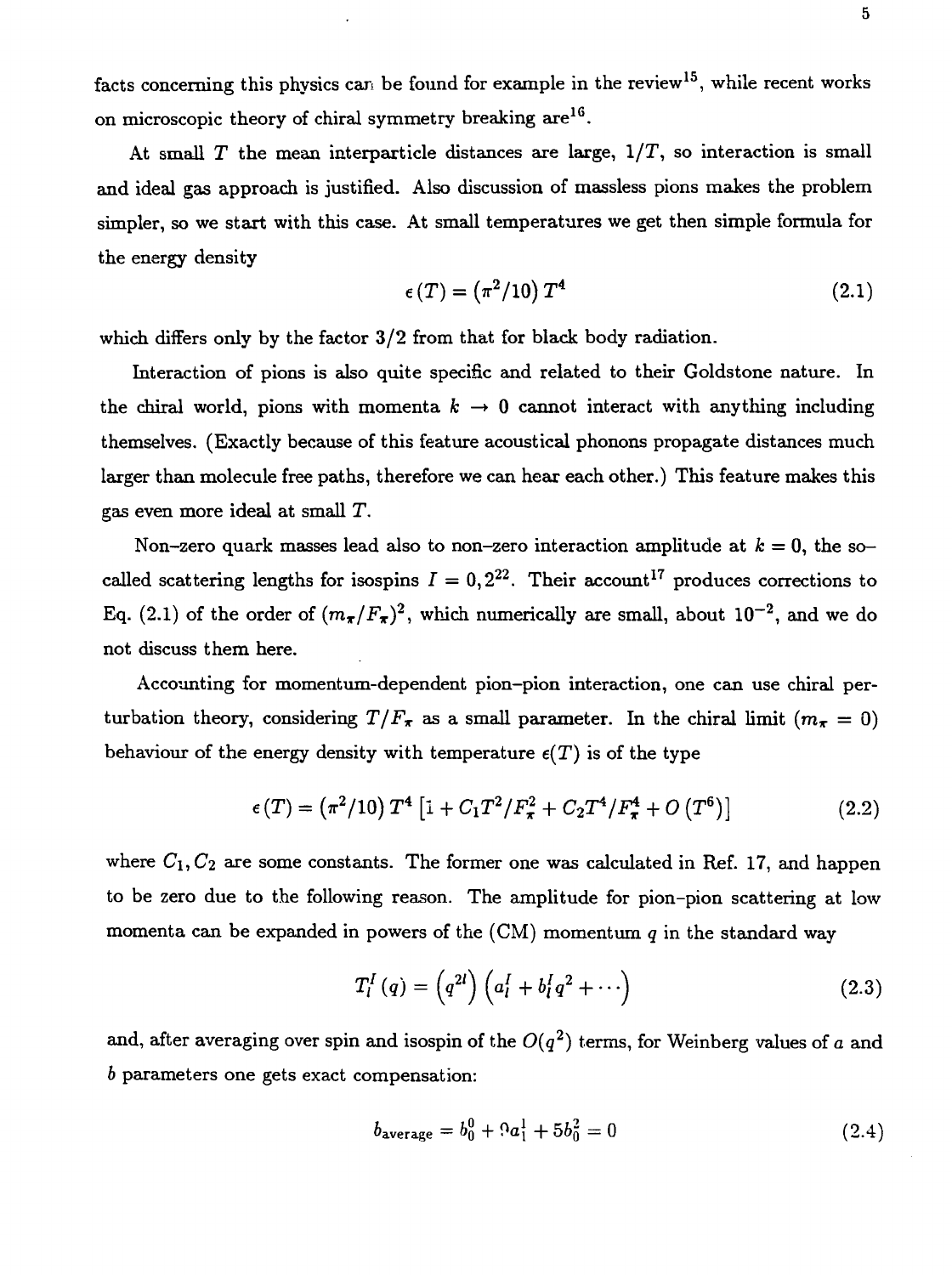Repulsion in the last channel is exactly as strong as attraction in  $I = 0, 1$  ones taken together.

Further corrections are either second order rescattering-type effects (which were also estimated in Ref. 17), or those due to new higher order terms in the pion Lagrangian compaxed to the Weinberg term. Recently, a rather detailed analysis of these effects up to three–loops was performed by Gerber and Leutwyler $^{18}$ . They got a more accurate estimate of the  $T^8$  term in  $\epsilon(T)$ .

We summarised results on energy density in Fig. 1, where  $\epsilon(T)/T^4$  is plotted versus T. For the ideal gas this ratio is close to one, until interaction of pions makes some modifications (see the dotted line). Much more dramatic things happen if one takes into account nonzero pion mass and, even more important, hadronic resonances (in Beth-Ulenbeck approximation, see discussion in Refs. (17,18)). The ratio becomes much more temperaturedependent (see the solid line in Fig. 1). We also show simple parameterisation for the "pion+resonances" suggested by the author many years  $a\text{g}o^{19}$ :

$$
\epsilon(T) = T^6 / T_0^2, T_0 = 100 \text{MeV} \tag{2.5}
$$

which is shown by the dashed line. One can see that it approximately describes the energy density dependence on temperature over the whole interval.

Summarising, above *T* around 100 MeV or so, corrections to the ideal pion gas energy become noticeable, and at critical *Tc* around 200 MeV it is about a factor of 4 greater than the ideal gas estimate (2.1). (However, this still seems to be essentially smaller than the energy density of the quark-gluon plasma at this temperature, so the first order transition with large jump in  $\epsilon$  seems to be still there.)

#### 3. Kinetics of the Pion Gas

In this section we discuss how often the pion is scattered in the pion gas. Goldstone nature of the pion plays an important role here: apart from small effects related with scattering lengths, the  $\pi\pi$  cross section is essentially

$$
\sigma_{\pi\pi} = 5s / \left(48\pi F_{\pi}^4\right) \tag{3.1}
$$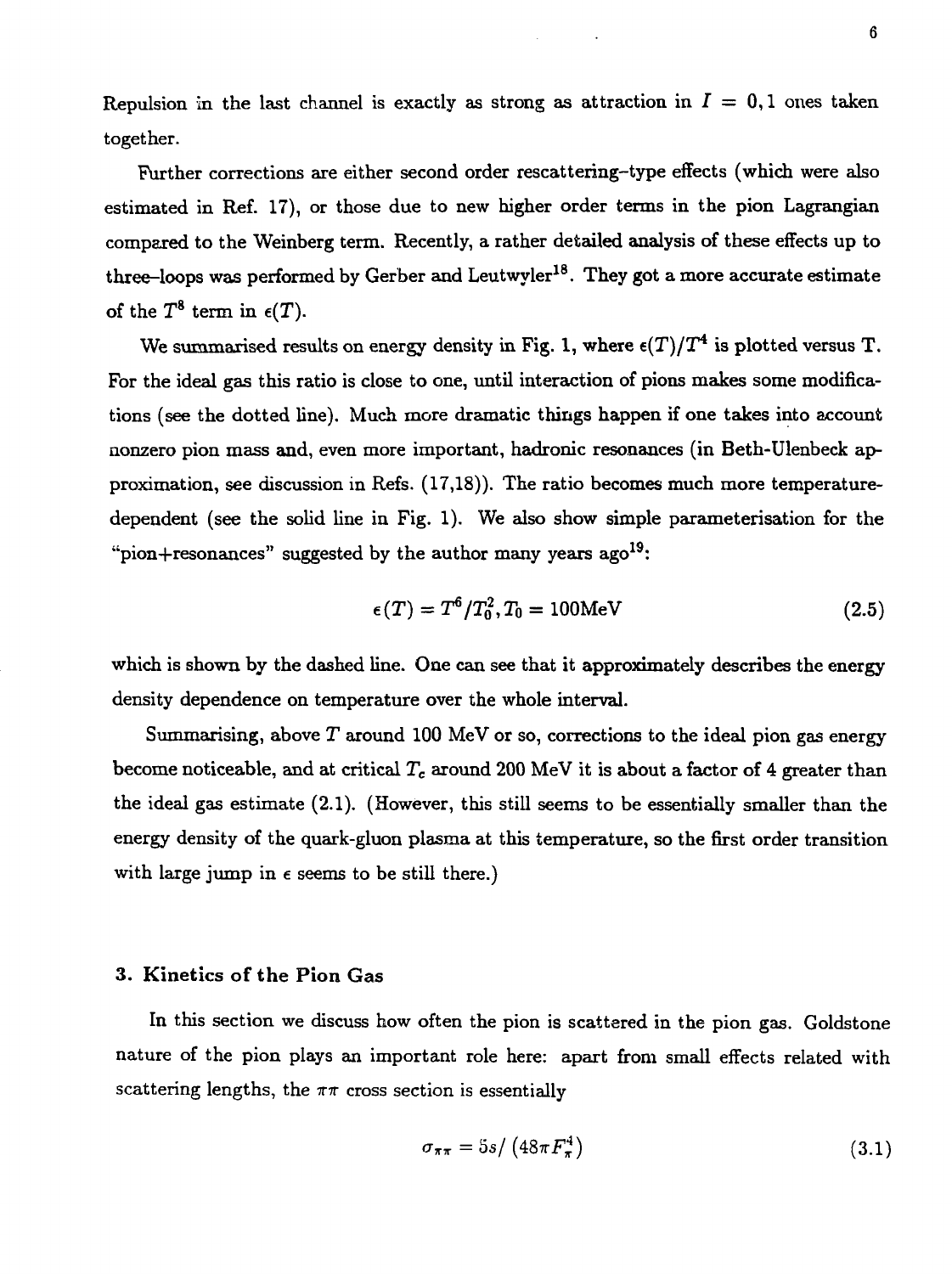where  $s = (p_1 + p_2)^2$  is the usual kinematic invariant. Therefore mean time between collisions depend on T as follows<sup>20</sup>:

$$
\tau_{\text{coll}} = \text{const} F_{\pi}^4 / T^5 \tag{3.2}
$$

Goity and Leutwyler have recently made extensive calculations $^{21}$  supporting this expression and getting more accurate const=12. Note, that at  $T = 200$  MeV  $\tau_{coll}$  is small, .7 fm/c, but at our other extreme  $T = 100$  MeV it is already about 25 fm/c, comparable to the lifetime of even the largest fireballs considered.

Another effect producing pion scattering is resonance formation. Using the detailed balance argument<sup>20</sup> we may say that production of a  $\rho$  meson in equilibrium has the same rate as its decay, which is easier to calculate;

$$
\tau_{coll}(\pi\pi \to \rho)^{-1} = \Gamma_{\rho} (2S+1) (2I+1) (m_{\rho} T/2\pi)^{3/2} exp(-m_{\rho}/T)
$$
(3.3)

where  $\Gamma_{\rho}$  and  $m_{\rho}$  are lifetime and mass of  $\rho$  (in matter), S, I are its spin and isospin and the rest is just its density in matter, assuming ideal gas thermodynamics. Resonant-induced scattering estimated like that becomes significant at *T* above 150 *MeV.*

ţ

One should compare these numbers to the lifetime of the system and evaluate the expected break-up temperatures. The larger the system, the smaller is  $T_{\text{break-up}}$ , but due to very strong dependence on  $T$ , in practice the break-up parameters depend on multiplicity very little, for spherical fireballs only as  $T \sim N_{\pi}^{-1/15}$ .

Another useful way to look at  $\tau_{\text{coll}}$  is to compare its inverse, the imaginary part of the pion energy Im  $E_{\pi} = 1/\tau_{\text{coll}}$ , with its real part. The corresponding ratio can be estimated as follows

$$
\operatorname{Im} E_{\pi} / \operatorname{Re} E_{\pi} = .03 \left( T / F_{\pi} \right)^{4} \tag{3.4}
$$

It is still only about .1 at at  $T = 140$  MeV, but it is of the order 1 at  $T_c = 200$  MeV. Therefore, in the former case the pions are still propagating rather well, while in the latter case they are strongly absorbed.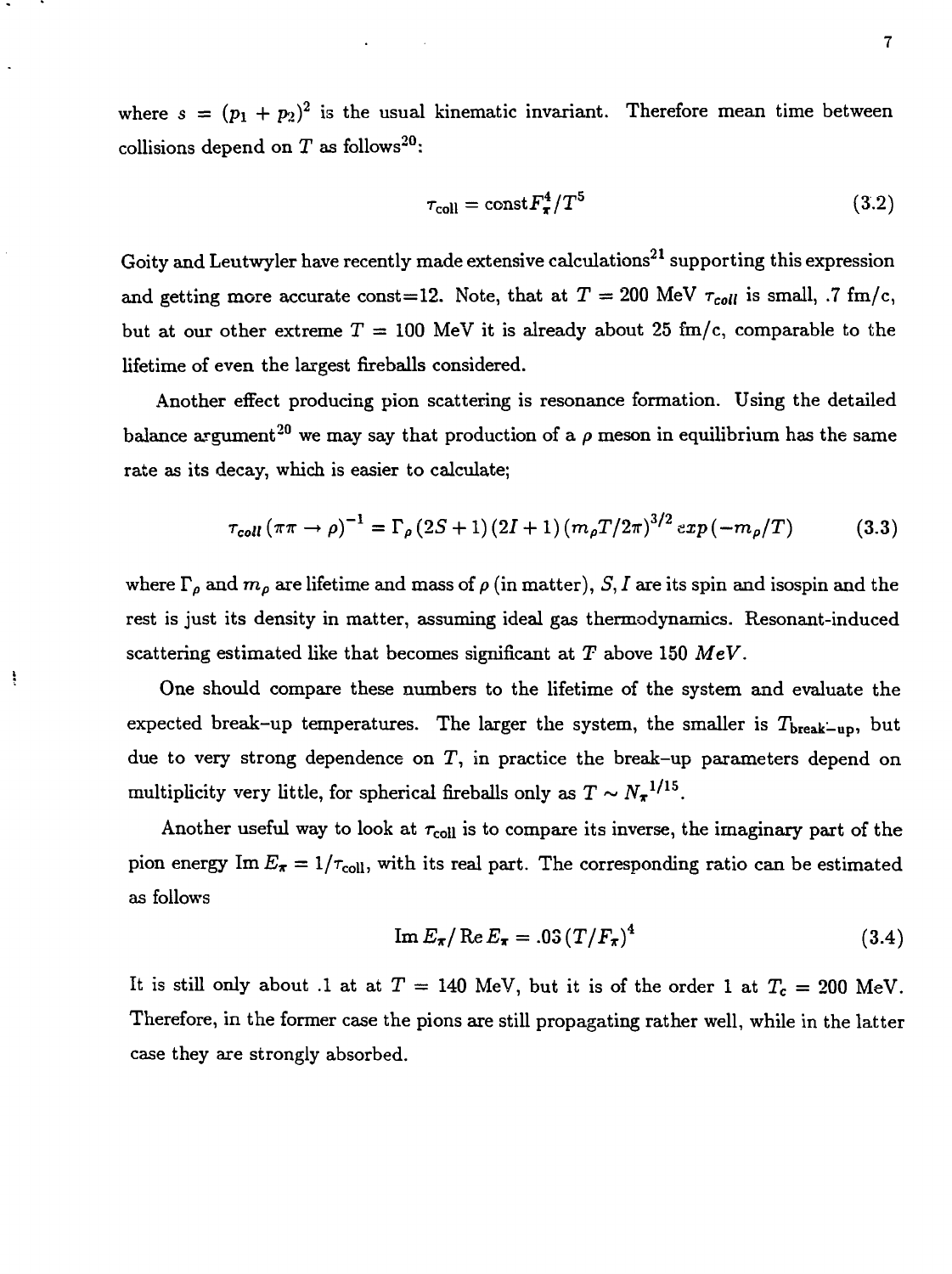## **4. Pion Modification in Hadronic Matter**

Pion waves in matter are not only scattered in hot matter, but they also interact with many particles simultaneously and change their properties. In formal terms it means that the pion mass operator II has not only an imaginary part, but also a real one. The dispersion curve is defined as a solution for  $\omega(k)$  of the following equation

$$
\omega^2 = k^2 + m_\pi^2 + \Pi(\omega, k, T) \tag{4.1}
$$

In this section we argue that II leads to specific modifications of the  $\omega(k)$  curve, and below we show that it has important consequences for various processes of experimental interest.

A problem of one particle interacting simultaneously with many was, for example, first met by Fermi in the thirties when he considered propagation of slow neutrons in ordinary matter. He has introduced the notion of "pseudopotential", related to the scattering length  $a$  at one nucleus and their density  $n$ ,

$$
U_{\text{eff}} = 2\pi n a/m \tag{4.2}
$$

(where  $m$  is the mass of the particle). According to Weinberg<sup>22</sup>, the scattering lengths for the pion-pion interaction are such that their mean value is

$$
a_{\text{average}} = \left(a_0^0 + 5a_0^2\right)/9 = 0.067/m_{\pi} \tag{4.3}
$$

which means that repulsive  $I = 2$  channel wins by a small amount. As a result, the "pseudopotential" induced by the low energy  $\pi\pi$  scattering is approximately equal to

$$
U_{\text{eff}} = 0.015T^3/F_{\pi}^2 \tag{4.4}
$$

where we have substituted aproximate formula for the density of the ideal pion gas  $n_x =$  $0.36T^3$ . It turns out to be very small, just few MeV, for all temperatures of interest. Let us repeat, it is so small because these scattering lengths are proportional to small quark masses.

The main pion-pion interaction is proportional to pion momenta, respectively our collective potential should grow with momentum as well. Such a situation is common for all Goldstone modes, let us mention two well-known examples of cases in which the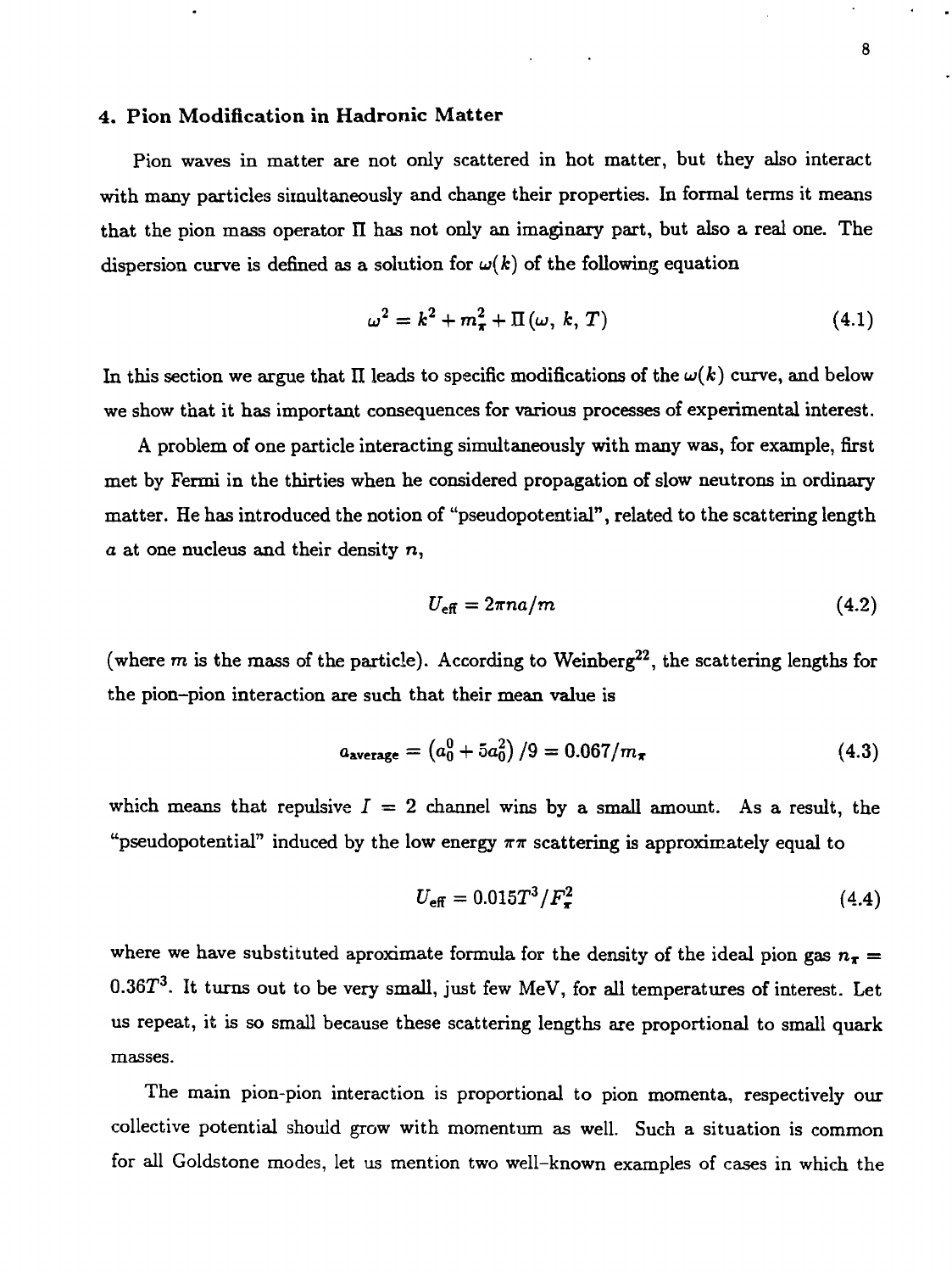dispersion curve is strongly modified at larger  $k$ , so that even secondary minimum is developed.

- 1. In Fig. 2 we show the famous dispersion curve of elementary excitations in liquid  $He^4$ , measured directly by neutron scattering experiments. Note the secondary minimum which was suggested by Landau and called the "roton" minimum. Modern theory of this curve, with accounting for phonon non-linear interactions, can be found e.g. in Ref. 31.
- 2. In Fig. 3 we show the pion dispersion curve in cold dense nuclear matter, evaluated theoretically (see e.g. Ref. 8 and references therein).

( With increasing nuclear density, modification of pions may become so strong that their energy may reach zero at some critical momentum  $k_0$ . If so, it should lead to vacuum rearrangement and spontaneous production of pion field. This phenomenon is known as Migdal pion condensation. We are not going to discuss here whether these calculations are reliable or not at such high densities.)

Returning now to pions in the pion liquid we note that terms which are non-zero in the chiral limit are first those proportional to  $b_{\text{average}}$ , Eq. (2.4) which is zero. Next terms are not yet calculated, but it is possible to get a simple estimate of the gross effect of the pion modification. In doing this we may benefit from the strong similarity between this problem and physics of liquid  $He<sup>4</sup>$ .

Let us remember how Landau came to the "roton" idea. He studied the data of the energy density of liquid  $He^4$  as a function of the temperature and had noticed that at not too small  $T$  it grows with temperature more rapidly than  $T^4$ , as suggested by the phonon contribution. Then he assumed that the phonon spectrum is distorted downward and has another minimum at non-zero momentum. (It was a long story until neutron scattering experiments confirmed his guess.) He wrote the energy density of liquid *He<sup>4</sup>* as the energy of the non-interacting (but distorted!) phonons:

$$
\epsilon(T) = \int d^3k \omega(k) / [\exp(\omega(k)/T) - 1]
$$
\n(4.5)

and have found that the proposed distortion of  $\omega(k)$  may explain the observed stronger growth of  $\epsilon(T)$ .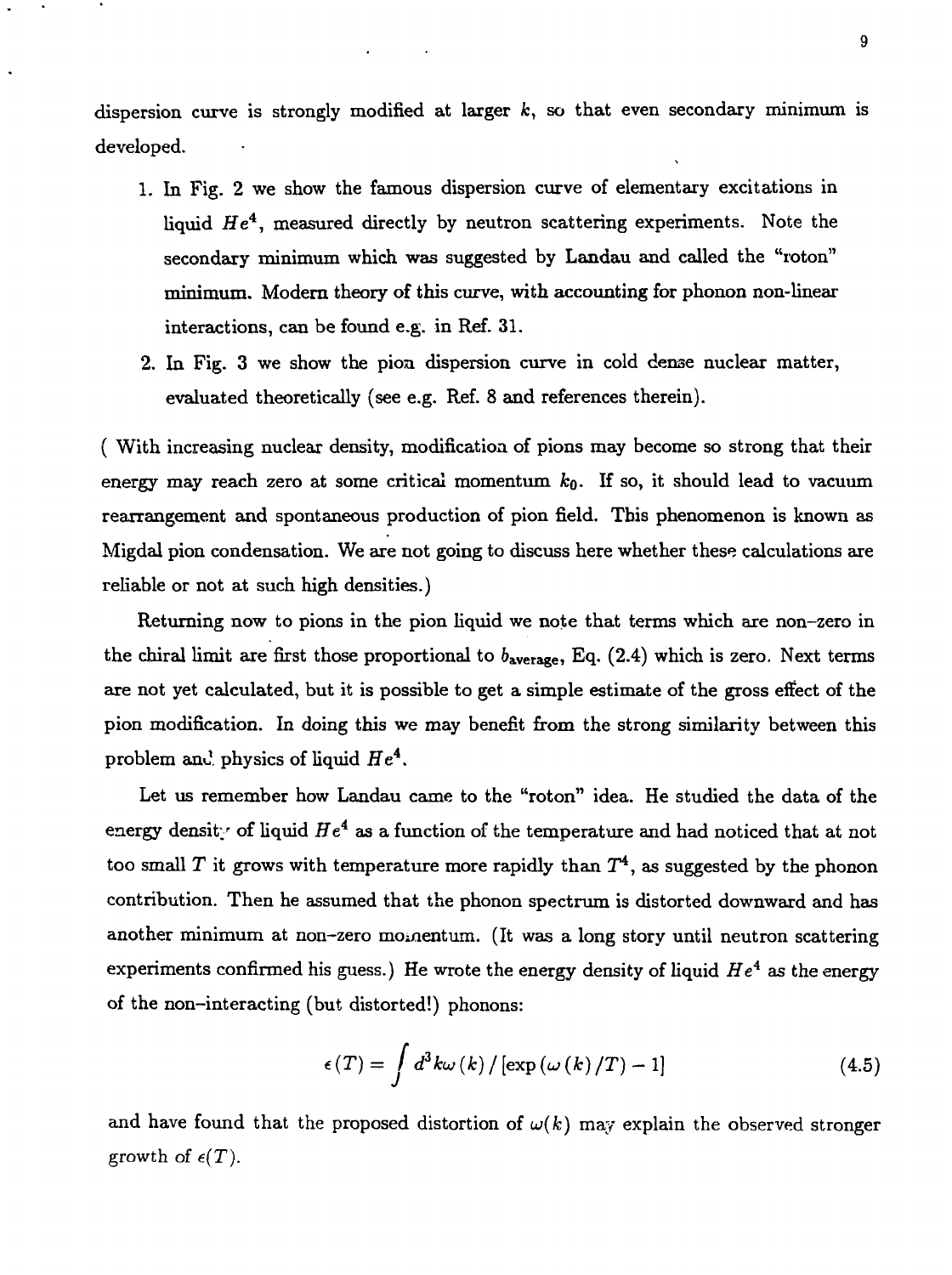Before we proceed futher, let us elucidate one question which has often confused people: does the modification considered in both cases,correspond to attractive or repulsive interaction? The proposed shift of the dispersion curve down does imply that particles are attracted by each other. And still, it gives a positive contribution both to the pressure and to the energy density! Looking at the last formula it is easy to understand why this situation is different from the usual gas case. Diminishing in the exponent is more important than in the nominator. In a pion gas the number of particles is not fixed and attraction makes it possible to have more particles at the same temperature.

Now we are in the same position as Landau. We know that our  $\epsilon(T)$  curve grows faster than that for the free pions. Suppose it is represented as gas of non-interacting "quasipions". What  $\omega(k)$  curve can mimic that?

The expected qualitative, behaviour of the dispersion curve is shown in Fig. 4: the "pseudopotential" is slightly repulsive at small momenta but becomes attractive at larger ones. We do not want to have many free parameters, so we do not speculate about possible secondary minima and assume simple parametrization for the modified pion dispersion curve

$$
\omega(k) = \left(m_{\pi}^2 + u(T)^2 \times k^2\right)^{1/2} \tag{4.6}
$$

introducing the temperature-dependent slope parameter  $u(T)$ . (The reason we took this form is that pion mass operator  $\Pi(\omega,k)$  in the chiral limit starts with terms quadratic in  $\omega$  and k, and in such an approximation the equation (4.1) gives this simple form for the dispersion curve. Of course, there are further terms in  $\omega$  and  $k$ , and, for example, secondary minimum may well be developed. With  $(4.6)$  momentum scales as  $u(T)$ , so the integral (4.5) gets extra  $u(T)^{-3}$ . This gives the following estimate for the mean quasipion velocity

$$
u(T) = \left(\epsilon(T)/\epsilon_{\rm gas}(T)\right)^{1/3} \tag{4.7}
$$

where  $\epsilon_{\rm gas}$  stands for the noninteracting gas. Using now information for the energy density, discussed in section 2, we see that  $u(T)$  is close to 1 at  $T < 100$  MeV, but at larger T it starts decreasing approximately like  $u \sim T^{-2/3}$  and at  $T$  around 200 MeV it is about  $u_c = 1/2$ . As we will show shortly, if this is the case there are important consequences for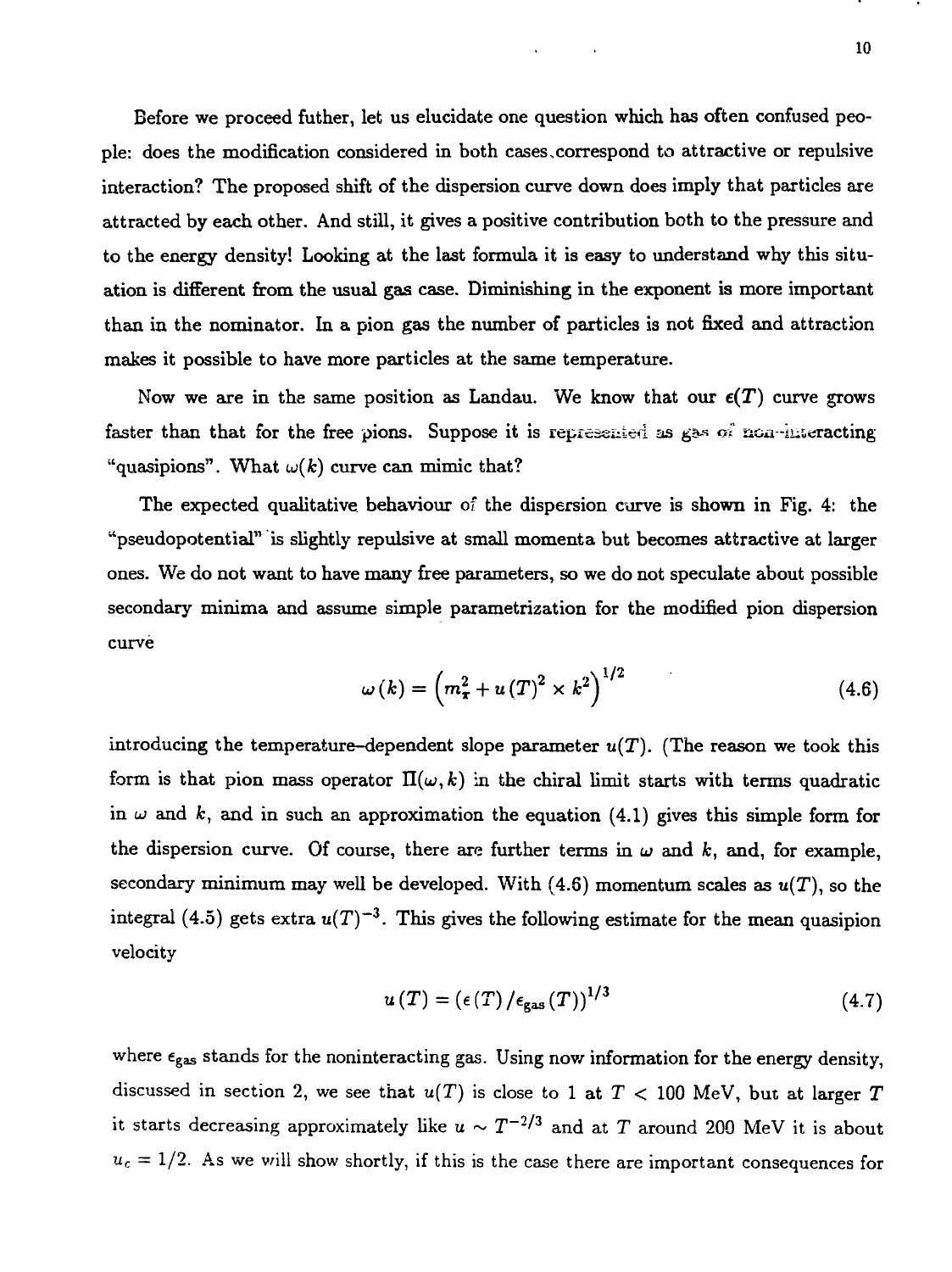the observed spectra of secondaries and even for the whole space-time picture of the high energy collisions.

 $\sim$  10  $\pm$ 

Finally, a few words about other hadrons in the pion liquid. Let us start with kaons, for their modification should be similar to that of the pions. There is  $\phi$  resonance, which is very narrow because of very close *KK* threshold. An interesting question is whether kaon modification can affect  $\phi$  meson width. Unfortunately, for the  $\pi - K$  case the  $I = 1/2$  and 3/2 scattering lengths tend to compensate each oiher (inside experimental errors), so this effect is not large at zero momenta. However, the role of momentum-dependent corrections was not clarified.

Speaking about other hadrons such as nucleons, hyperons or  $\rho$  mesons, we should remember that these are not Goldstone modes and therefore their strong modifications in the pion gas can, in principle, take place even for zero momenta. This topic is discussed in the literature in a different framework including lattice calculations, but it is probably too early to draw any conclusions on these issues.

#### 5. Surface Phenomena

If the collective interaction between particles creates the (momentum-dependent) potential, its presence produces important effects at the surface of the system, where the force (gradient of this potential) is substantial.

First of all, there appears surface tension which was never included in hydrodynamical calculations of the system expansion. It may be responsible for the production of clusters (or "drops") of hadronic matter. This phenomenon is well seen if one analyzes data on particle correlations. However, we do not discuss these effects in this work.

Another (and less trivial) surface phenomena which we are going to discuss in detail is the so-called "surface impedance". It is well known in low temperature physics since the Kapitza experiments with liquid  $He^4$ . In practice it strongly reduces heat transfer through phase boundaries. (Recently it was discussed, e.g., in connection with the so-called dark matter detectors, consisting of small superconducting clusters. It creates problems in keeping all clusters at- the same temperature.) The physics is simple: it is because it is

 $\sim$   $\sim$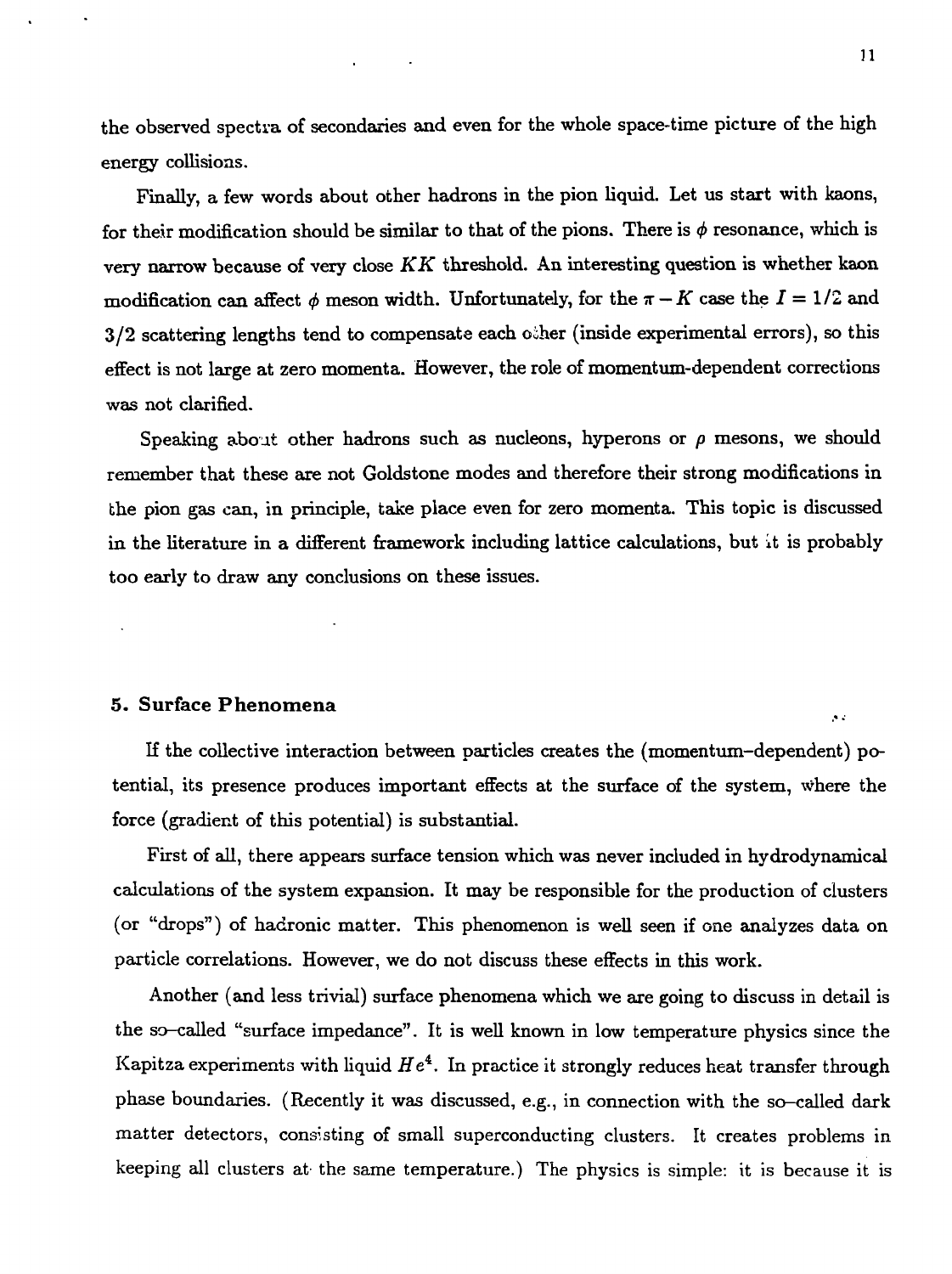difficult for quasiparticles to penetrate the phase boundary. And the usual heat transfer by scattering is not effective at low temperatures.

More precisely, quasiparticle propagation through the boundary has two different regimes, depending on the relation between the characteristic width of the boundary *d* and the wavelength  $\lambda$ . If  $d \ll \lambda$ , the quasiparticle is split into two, propagating into different phases. (This is what happens when, e.g., light comes out of the glass.) The opposite limit  $d \gg \lambda$  makes it possible to make a wave packet and consider its motion as that of a classical particle climbing out of the potential well. The force acts on it at the boundary, so the momentum component normal to the boundary  $k_t$  is diminished. We schematically show this transition in Fig. 4, the quasipion proceed from point A at temperature  $T_2$  curve to point B.

Energy conservation reads as

$$
\omega_{\text{inside}} \left( \left( k_{t,\text{inside}}^2 + k_l^2 \right)^{1/2} \right) = \omega_{\text{outside}} \left( \left( k_{t,\text{outside}}^2 + k_l^2 \right)^{1/2} \right) \tag{5.1}
$$

(momentum components  $k_l$  in the boundary plane are unchanged). For example, with the parametrisation (4.6) one gets ÷

$$
k_{t,\text{outside}}^2 = u^2 \times k_{t,\text{inside}}^2 - k_l^2 \times (1 - u^2) \tag{5.2}
$$

If the r.h.s. is negative, the particle is reflected back.

For the pion coming out of the system into vacuum  $\lambda$  is probably comparable to the interparticle separations, so in this case we have intermediate case d of the order of  $\lambda$ . However, for simplicity in what follows we use the last expression (5.2) for evaluation of the momentum changes at the surface.

# 6. **Analysis of** the **Pion** *p<sup>t</sup>*  **Spectra**

In this section we switch from the theory of the pion gas to phenomenology, concentrating on inclusive  $p_t$  spectra of the pions, produced in recent CERN experiments<sup>5</sup> with nuclear beams at 200 GeV/N.

At first glance, the *pt* spectra measured in nuclear collisions look nearly identical to those observed in *pp* collisions. This fact was first pessimistically interpreted as "these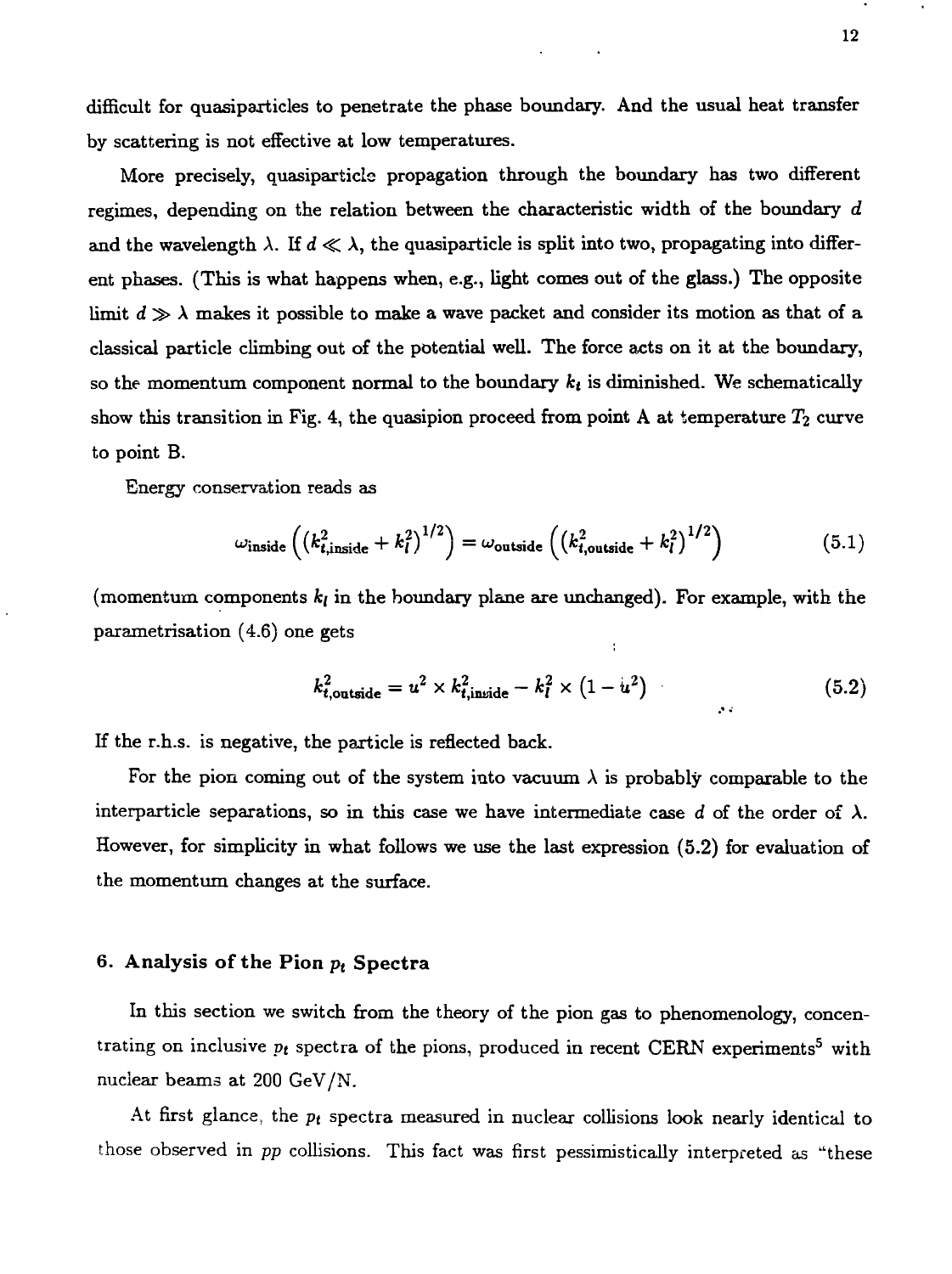experiments have not showed anything new". However, these observations are far from being trivial. In particular (as emphasized in our previous paper<sup>20</sup>), this similarity can hardly be explained by naive models based on the picture of independent *NN* collisions because rescattering of secondaries is by no means negligible: each pion suffers more than one rescattering (see Table 1 and discussion below). Also no strong indications for the collective hydrodynamical transverse flow were found, in contrast to what was suggested by earlier cosmic ray data of the JACEE group. This means that the equation of state is soft enough, which in turn means<sup>10</sup> that we have approached the phase transition region.

However, more accurate analysis of these data show important deviations from the *pp* ones. In this section we perform rather detailed discussion of these spectra, using several different methods. Although we mainly concentrate on the soft pion component, we also point out some indications for hadron "evaporation" during the mixed phase, related with fixed critical temperature for all secondaries.

Our first approach is based on "effective slope" plot, which is motivated by the idea<sup>24</sup> that looking for discontinuities of the spectra (presumably indicating different physical effects, dominating in different *pt* regions), one should differentiate them. We therefore introduce the "local slope"

$$
T_{\text{slope}} = \left[ d \log \left( d\sigma / dp_t^2 \right) / dp_t \right]^{-1} \tag{6.1}
$$

and plot it versus  $p_t$  in Fig. 5. The dashed line corresponds to  $pp$  data<sup>25</sup>, while dots represent data on nuclear collisions<sup>5</sup>.

Two observations can be made based on this figure. First, (although both sets of data are not quite the same at *pt* less then 0.7 GeV (which still may be related to somewhat different rapidity intervals of these detectors), both show significantly smaller  $T_{\text{slope}}$  in this region.

Second, above this  $p_t$  region there is a sharp transition to stable  $T_{slope}$  at the value around 200 MeV. A similar "plateau" was noticed long ago by O.V. Zhirov<sup>24</sup> for different *pp* reactions, but it was less prominent and was seen only for larger  $p_t = 3 - 4$  GeV. Introducing "effective temperature", we correct (6.1) for the preexponential factor in the thermal  $p_t$  spectrum, which is  $m_t^{1/2} \exp(-m_t/T)$  above  $m_t = 3T$ , ( $m_t = (m^2 + p_t^2)^{1/2}$  is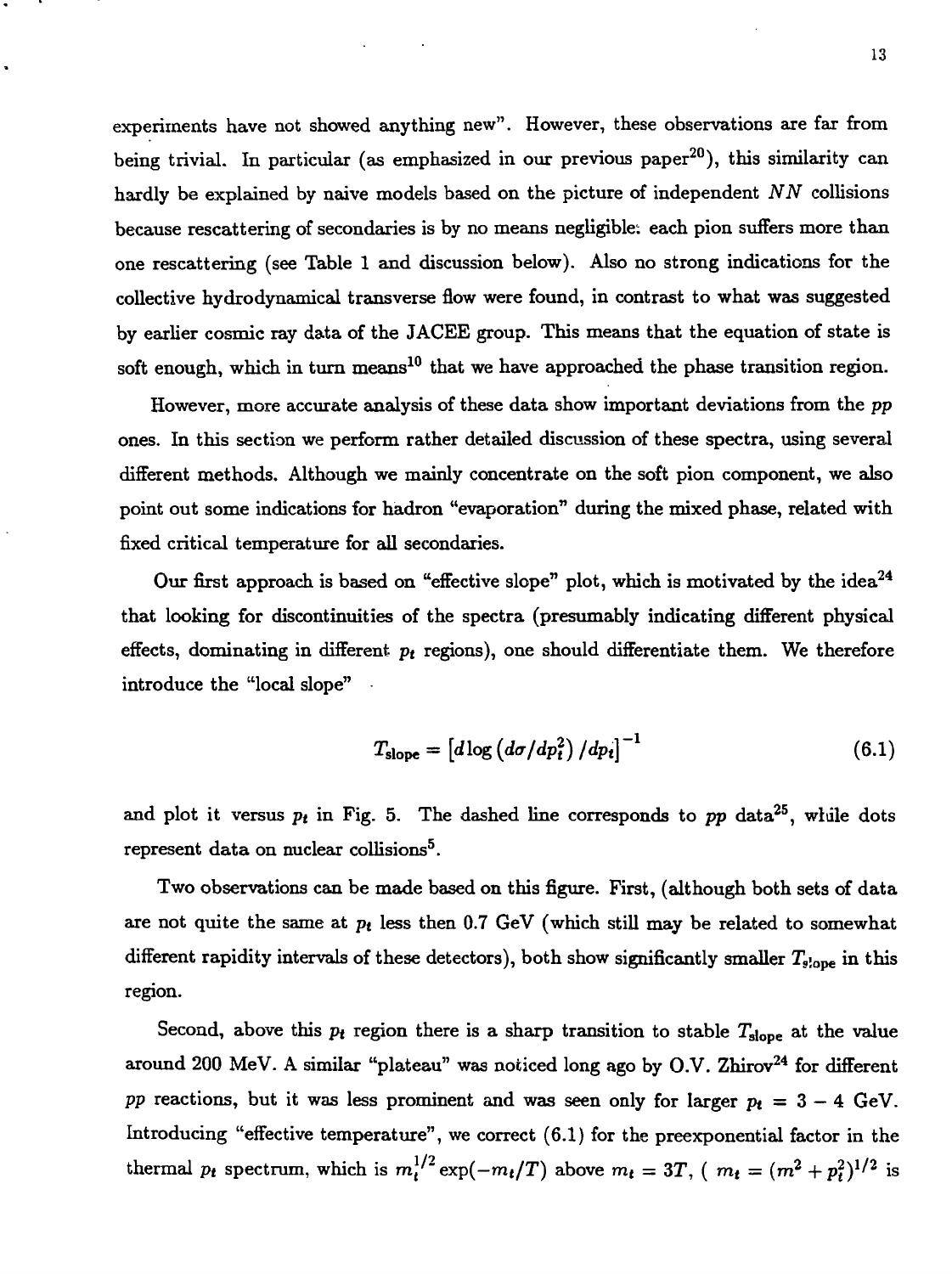the so-called transverse mass). The corrected version looks then

$$
T_{\text{eff}} = T_{\text{slope}} / (1 - T_{\text{slope}} / 2 * m_t)
$$
 (6.2)

The value of corrected  $T_{\text{eff}}$  at the "plateau" happens to be the same for  $pp$  and nuclear data, something around 220 MeV, in striking correlation to the expected critical temperature value.

The second straightforward way to analyze data is to represent them as a sum of the thermal spectra

$$
d\sigma/dp_t^2 = \int dT F(T) f_{\text{therm}}(p_t, T)
$$
  

$$
f_{\text{therm}}(p_t, T) \sim m_t \sum_{n=1} K_1(n m_t/T)
$$
 (6.3)

(where  $K_1$  is the Bessel function). The function  $F(T),$  the so–called "temperature profile" $^{17},\,$ contains all the history of the system in terms of temperature. Such representation may reveal some information hidden in the data. For example, assuming that the expected phase transition is of the first order and that system spends much time in the mixed phase, one expects a peak in  $F(T)$  at the critical temperature  $T_c$ .

In Fig. 6 we show results of numerical conversion of the data<sup>5</sup> into  $F(T)$ . The data are good enough to allow a few parameter fits. We take them to be a coefficients of the thermal spectra with  $T$  distributed with a constant step 75 MeV. (At smaller step we get more parameters, and error bars become larger, making conclusions less clear.) The same two phenomena are seen. First, the smallest  $T$  bin shows strong deviation of nuclear collision data from the *pp* ones. Now the effect is much more spectacular: the coefficient for  $T = 75$  MeV jumps nearly by one order of magnitude. There is a smaller weight in the bin corresponding to  $T = 150$  MeV as one passes from pp to nuclear collisions, which is not a big effect, but still it is statistically a significant one, reproduced by different experiments. We will see below, that this effect seems to be reproduced by the quasipion cascade model developed in this work.

Coming to the bin  $T = 225$  MeV, we see from Fig. 6 that nuclear spectra have larger weight here. Comparing this bin to its neighbours, one may speculate that it looks like a peak. Indeed, if one makes a smooth fit through three other points, one finds several standard deviations from it in the 225 MeV bin.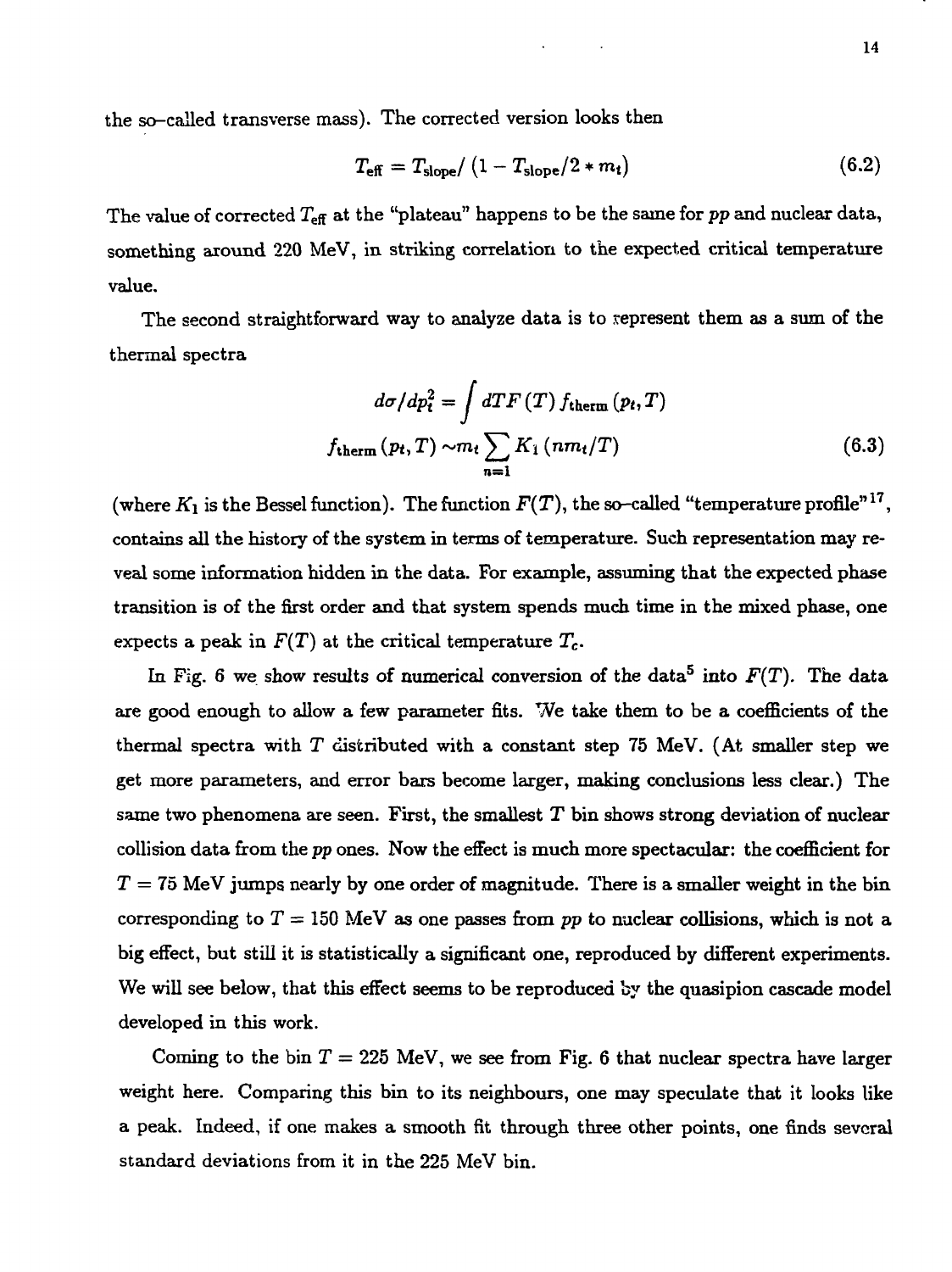Two explanations of such a peak are possible:

- 1. we indeed start observing evaporation from the mixed phase, or
- 2. it is not really a temperature but instead a manifestation of the transverse flow.

Let us present two arguments in favor of the former one. First of all, theoretical estimates point to this value of the temperature as the most probable one for the critical temperature. Second, the same value of  $T_{\text{eff}}$  is seen for various secondaries, which should not be the case if flow velocity is noticeable, see recent NA35 data on  $\pi$ ,  $K_s$ , p and  $\Lambda$  production in nuclear collisions in Fig. 7.

I think that experimentalists should be encouraged to obtain more accurate data and to examine more sharply the "temperature profile" of their spectra: it may be that this peak in *F(T)* is really the first observed signal of the existence of a phase transition into the quark-gluon plasma!

Now we return to the "soft pion puzzle". If one takes the thermodynamical fit of the *Pt* literally, he finds low *pt* component with temperature as low as 50 MeV or so. Can a pion system be indeed cooled to such low temperatures in these experiments?

Using estimates of the pion kinetics considered above we can definitely reject such a possibility. At such low  $T = 50$  MeV they have  $\tau_{\text{coll}}$  of the order of hundreds of fermis!

And even if some unknown scattering mech< nism will create scatterings at such low  $T$ , the system size at break-up would be much larger than that observed by pion interferometry. For example, the pion density at  $T = 50 MeV$  is so low, that for 400 secondary pions one needs the fireball radius of about 30 fm, much larger than that observed experimentally!

But how are these soft pions produced? This "soft pion puzzle" is especially puzzling because, due to Goldstone theorem, pion interactions should be small for soft pions for all types of processes. Therefore, in any type of kinetic calculations one might expect at low momenta a dip in the experimental spectra compared to the thermal ones, because much more time is needed in order to equilibrate (or even produce) soft pions. Experiments show quite the opposite trend!

One simple idea which comes to one's mind in connection with this "cool component" is related with Bose-type interference effect. We recall that Bose gas occupation number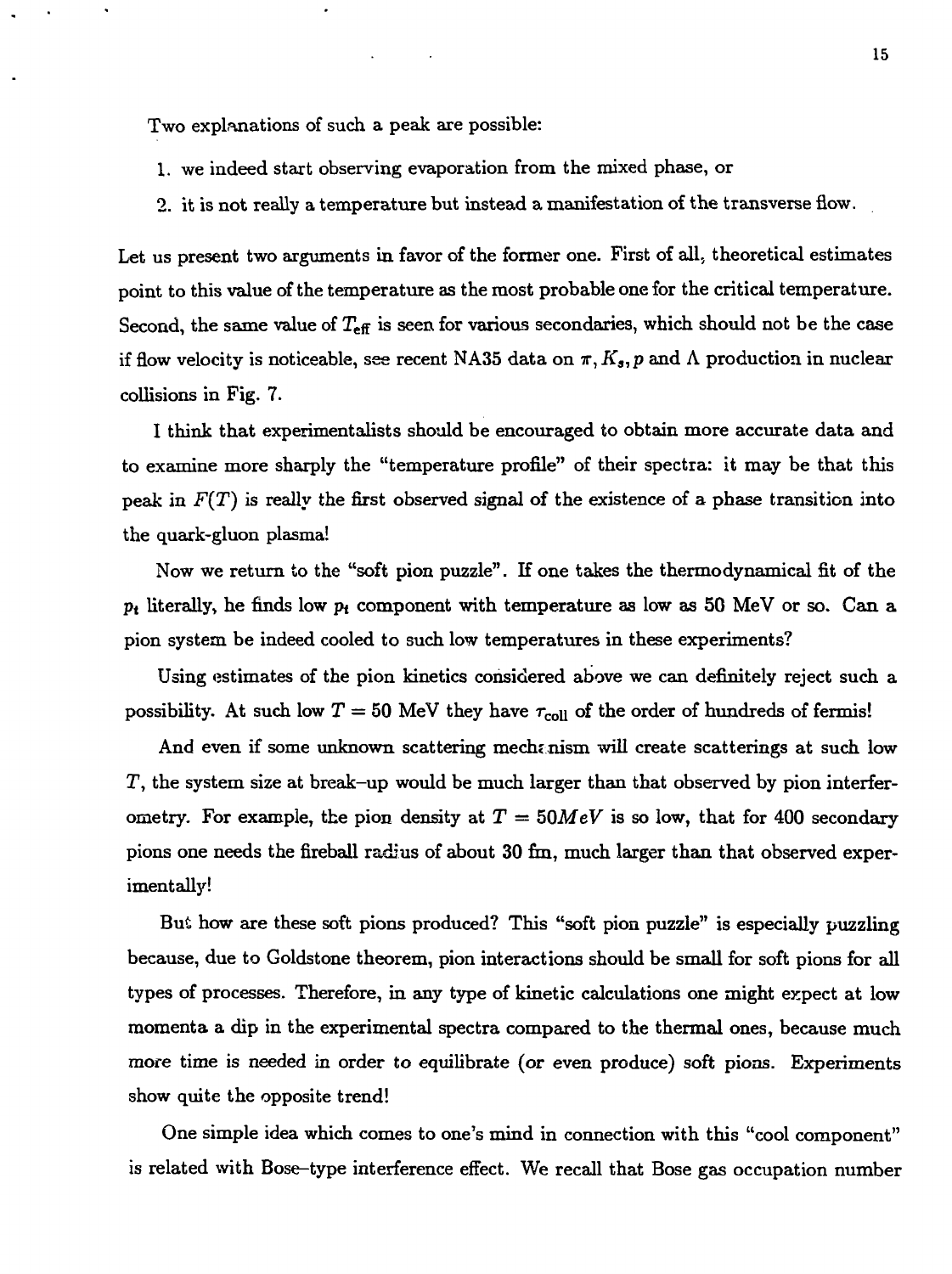can be written as a sum of the exponentials

$$
n(E,T) = \left[\exp\left(\frac{E}{T}\right) - 1\right]^{-1} = \sum_{n=1}^{\infty} \exp\left(-nE/T\right) \tag{6.4}
$$

where n means the occupation number of a quantum state. As  $E \sim m_{\pi} \sim T$ , the exponent with  $n = 2$  is noticeable. However, as one integrates over the longitudinal momentum, he significantly washes away this effect in the *pt* spectrum.

One may then ask whether this "cool component" may be due to some rescattering of pions at nucleons, especially be a result of the isobar decay<sup>13</sup>. We give two arguments why we do not think this is the case, at least for CERN experiments. First of all, this effect was seen by Helios group at rather large angles (rapidity roughly 1) and by NA35 experiment at small angles (central rapidity region,  $y = 2 - 3$ ). In the latter case there are about  $10 - 20$  pions per baryon at these rapidities, so even if all of them come from isobars it cannot give much. Our second argument: similar (although weaker) soft pion component was also shown to develop even in pure  $pp$  scattering<sup>26</sup>, if large multiplicity sample is selected. However, p-nuclear collisions also show a similar effect, especially close to the target fragmentation region, which means that nucleons do play a role. All that deserves further study.

# 7. Space—**time Evolution of the Pion Liquid in Nuclear Collisions and the Soft Pion Puzzle**

In this section we discuss whether surface phenomena discussed in section  $5 \text{ can provide}$ at least a semi-quantitative explanation of the soft pion component at small  $p_t$ . There are two qualitative sffects which we have in mind.

(i) Reflection from the boundary of some pions presumably explains why the pion radiation at *T* around 150 MeV is relatively reduced, as the system becomes larger and our macroscopic considerations become more sound. It also makes the system live longer.

(ii) Climbing out of the attractive potential well, the outgoing particles become essentially softer (see Fig. 4). As explained above, in the soft boundary limit particles conserve energy but reduce their momenta. In principle, for the dispersion curve posessing wide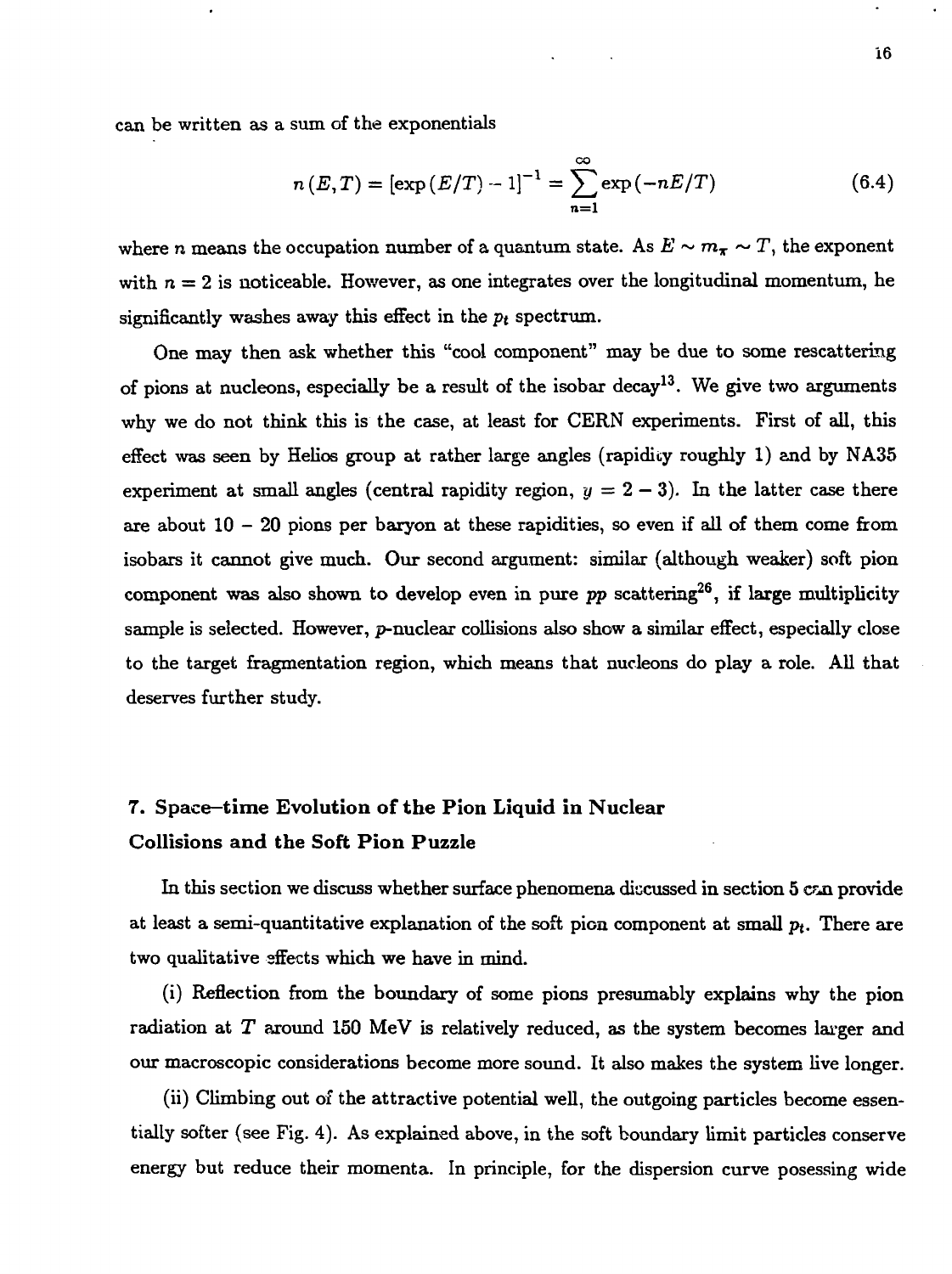In order to make these qualitative ideas more quantitative, we have used a simple model describing evolution of the "pion fireball" created in high energy collisions. We neglect differences in transverse and longitudinal expansion and for simplicity consider a sphere of radius  $R(t)$ , expanding with time  $t$ . At any time moment we consider the system to be the homogeneous gas of quasipions, being in thermal equilibrium. We also ignore collective flow effect, and the (time-dependent) temperature  $T(t)$  is fixed from the energy conservation

$$
\epsilon(T) \times R^3 = \epsilon_c(T_c) \times R_c^3 \tag{7.1}
$$

where the r.h.s. correspond to the initial conditions, just after the mixed phase has terminated and one gets pure hadronic matter. (Note, that the entropy is then increasing during our expansion, in contrast to what is assumed in hydro calculations. However, with our parameterisation, entropy is  $T^5$  and energy  $T^6$ , so the difference is not that great.)

We simulated numerically quasipion paths, assuming that they are scattered by others with the rate

$$
\tau_{\text{coll}} = 12 F_{\pi}^4 u \left( T \right)^3 / T^5 \tag{7.2}
$$

where  $u$ -dependent factor corrects the density of quasipions as compared to the ideal pion gas. Each collision results in "refreshed" momentum with random direction and magnitude, distributed with thermal spectrum at the temperature T, corresponding to the collision moment. As quasipions approach the surface, they either escape (changing momenta according to (5.2)), or are reflected back. The *u(T)* dependence is parametrised as discussed above in section 4. For comparison we also present calculations with unmodified pions, below denoted as the  $u_0 = 1$  case.

We simply take linear expansion of the fireball,  $R(t) = R_c + v \times t$ . The spectra reported below are actually not that sensitive to  $v$ , provided it is small enough. In principle one may try to adjust *v* so that the r.m.s. radius of the pion emission point (the point of the last scattering) is about 6-8 fm, as pion interferometry tells  $us^{27}$  is the case for central collisions in CERN experiments considered. However, we found it to be instructive not to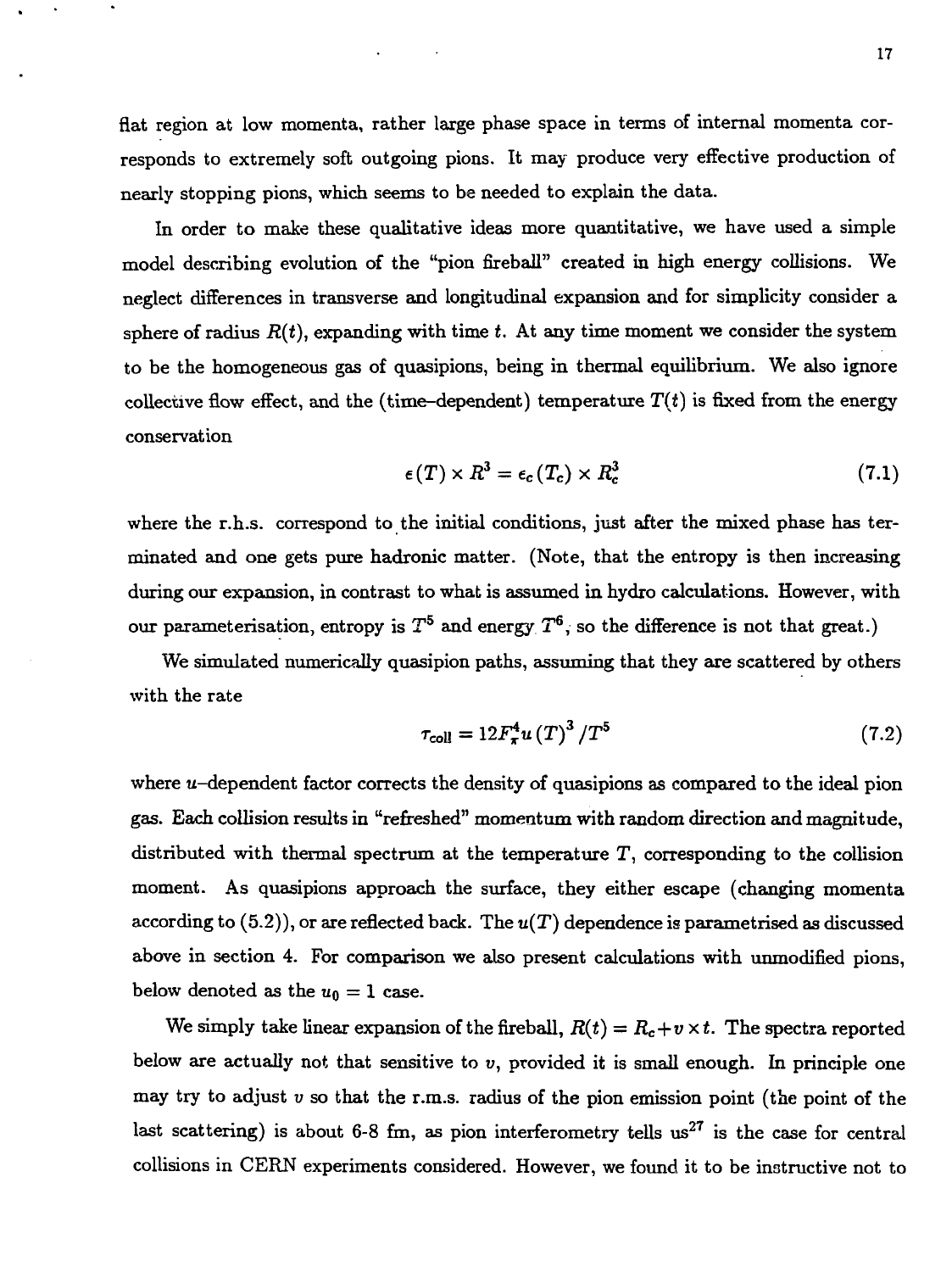Table 7.1: Some parameters of the expanding fireball model calculations described in the text.  $N_{\pi}$  is the number of pions in the fireball,  $u_0$  is the parameter of the pion dispersion curve at the initial (critical) temperature, its value equal to 1 means that pions are unmodified.  $R_0, R$  are initial radius and r.m.s. radius of the last collision point,  $\tau_{\rm life}$  is the mean time of the last collision,  $N_{\text{coll}}$ ,  $N_{refl}$  are mean number of collisions and reflections from the boundary.

| $N_{\pi}$ | $u_0$  | $R_0$ | $\boldsymbol{R}$ | <b>This</b> | $N_{\rm coll}$ | $N_{refl}$ |
|-----------|--------|-------|------------------|-------------|----------------|------------|
| 4000      | 1.     | 13.7  | 22.              | 81.         | 62.            |            |
| 4000      | $.5\,$ | 6.8   | 10.              | 33.2        | 53.            | 1.34       |
| 400       | 1.     | 6.3   | 11.              | 41.         | 23.            |            |
| 400       | $.5\,$ | 3.2   | 4.8              | 16.6        | 35.6           | 1.08       |
| 10        | 1.     | 1.8   | 1.9              | 3.3         | 2.2            |            |
| 10        | $.5\,$ | .90   | .92              | 2.6         | 3.             | .88        |

take different  $v$  for our two scenarios (modified and unmodified pions), but to take some fixed value of *v* , which is 0.15 for all results reported below.

We took pion multiplicity to be 400, which roughly corresponds to central collisions in the experiments considered, but we also made similar calculations for 4000 pions (presumably corresponding to Pb-Pb collisions at CERN) and for much smaller fireball, containing only 10 pions. Some results are collected in Table 7.1.

(We do not claim that the ten-pion fireball indeed represents a realistic *pp* situation, but show them for comparison. We assume that phenomena under consideration are macroscopic by their nature and they should probably be essentially weaker in smaller systems. Therefore, for this small system the unmodified case  $u_0 = 1$  is probably closer to reality ihan the modified one.)

One striking difference between the two scenarios is that even the initial and final radii of the fireball are significantly different. It happens because the latter case leads to much larger density of particles. Comparing the latter one with interferometry we notice that for 400 pions the results for  $u_0 = 1/2$  (modified case) are much closer to 6-8 fm,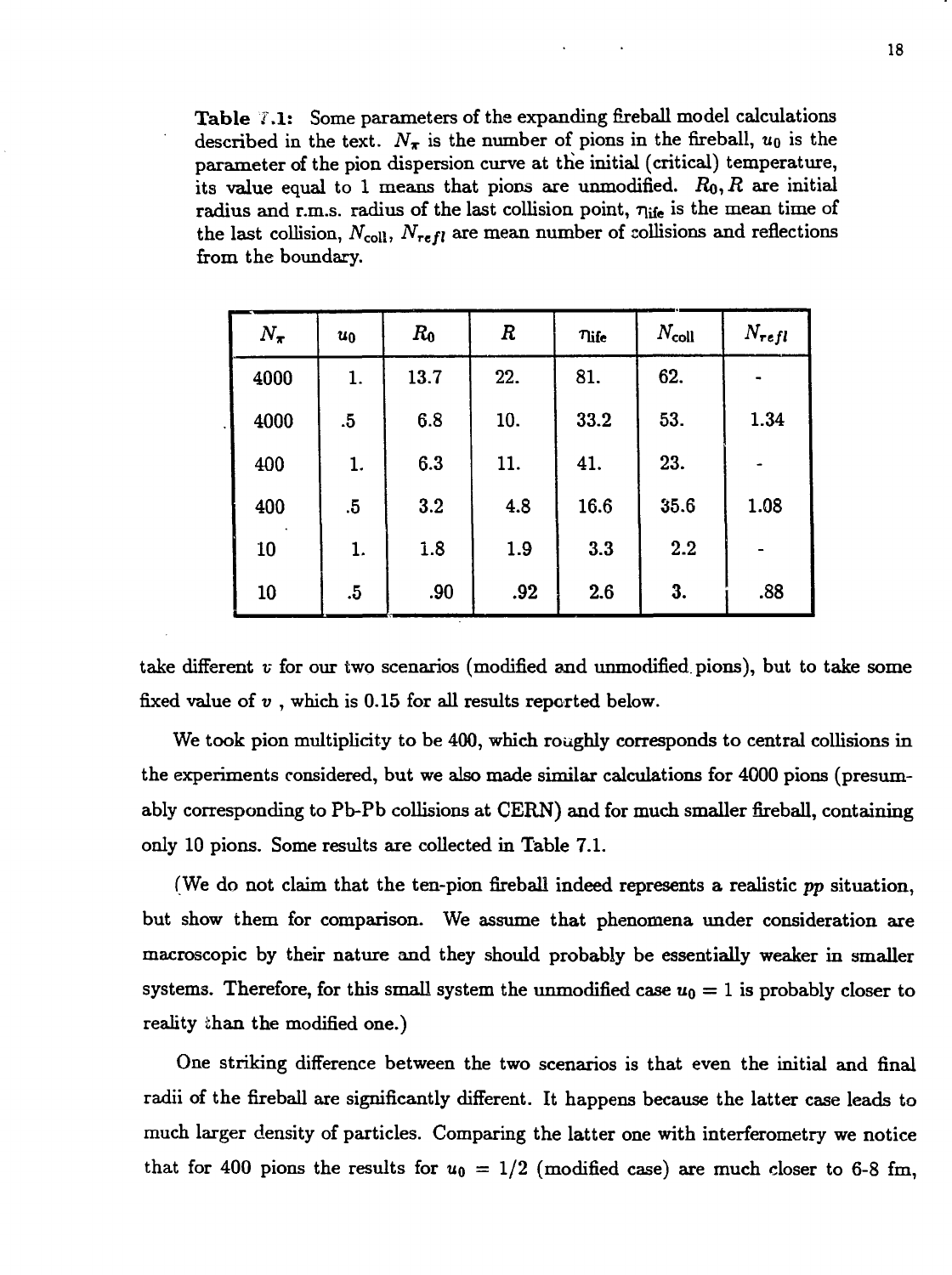seen experimentally. (It becomes even closer if one corrects for smaller size in longitudinal direction.) The unmodified case give rather large radius right from the start. Note also, that at 4000 pions the nonmodified case leads to such large size and lifetime that it nearly excludes the very possibility of the interferometric measurements! (Resolution of the order of MeV will be needed, and enormous statistics.)

Now we return to  $p_t$  spectra. It is interesting to make a systematic check of the multiplicity dependence of the low  $p_t$  enhancement, preferably by the same apparatus. The best we could find is WA80 data on central/peripheral ratio, shown in Fig. 8. We also have plotted the ratio of HELIOS negatives ratio to pararaeterisation of ISR *pp* data, at least to show schematically the enhancement we discussed.

Our results we plotted in Fig. 9 also in the ratio form, but for spectra corresponding to modified and unmodified pion scenarios for 400 pions in the fireball. One can see that this enhancement in the  $p_t$  spectrum due to modification of the pion dispersion curve is similar to that seen in experiments. Note also, that the particular shape of this enhancement curve is sensitive to the particular shape of the pion dispersion curve. In particular, as we have emphasised above, flat curve at small internal momenta leads to strong peak at zero outgoing ones .

In Fig. 10 we also show our results on the corresponding temperature profiles, defined as the distribution over *T* at the moment of last collisions. The unmodified pion scenario leads to a rather smooth profile in which nearly all temperatures between 100 and 200 MeV are represented. The modified one has a dip at  $T = 140 - 170$  MeV, demonstrating the effect (i) mentioned at the beginning of this section. There is also a peak at some break-up temperature around 120 MeV. Of course, in both case no scattering is seen at  $T$ lower than say 70 MeV. Therefore, there is no significant low-T component, in contrast to what our naive analysis in Fig. 6 has shown. The reason is that we also have to include  $\cdot$  point (ii), modification of the pion momentum at the boundary. This makes the whole picture consistent.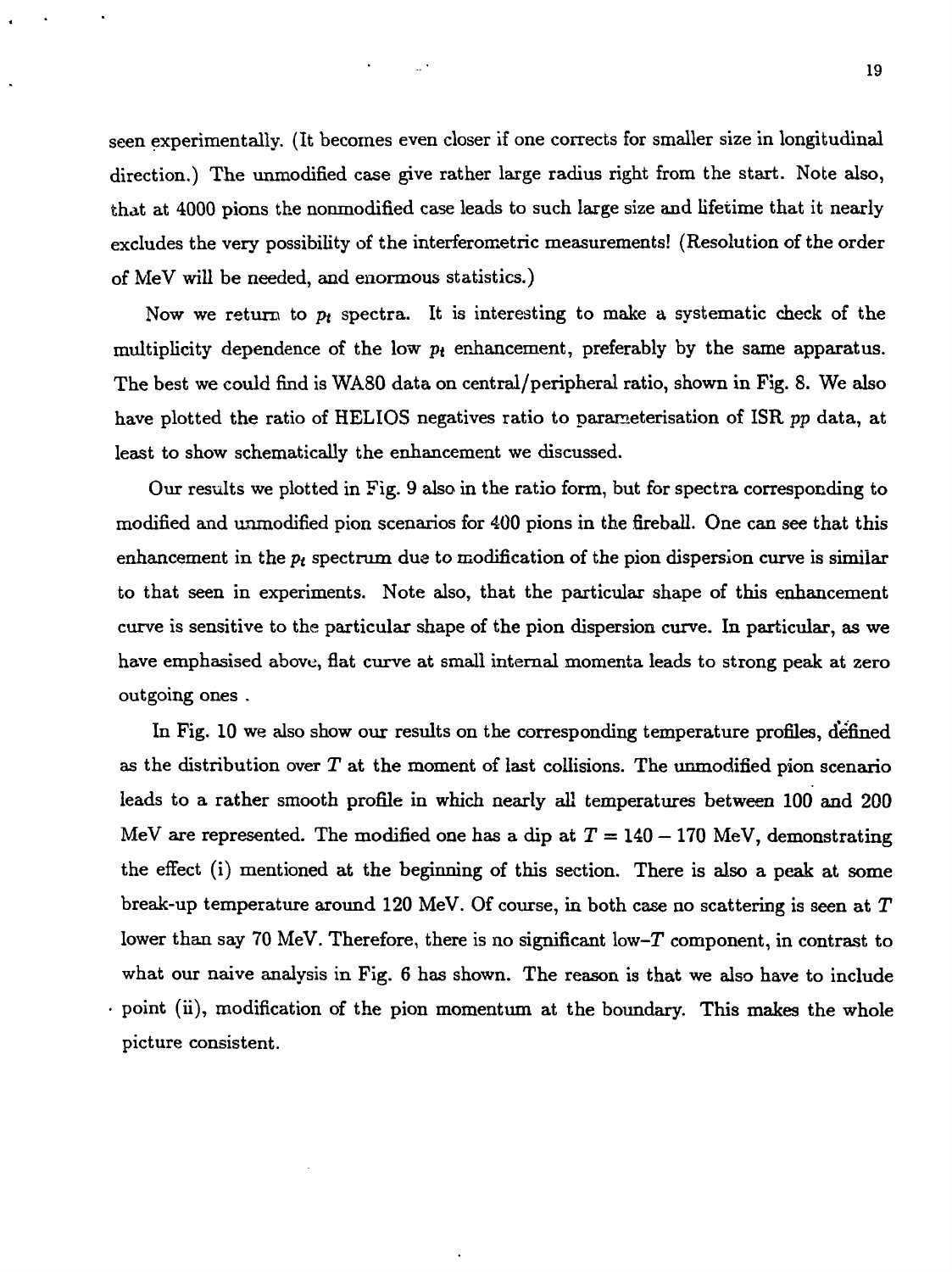#### 8. The Soft Photon Puzzle

Another striking phenomenon observed in high energy collisions during the last years is  $\rm{observation}^6$  of an excess of the photons with very small  $p_t$  over the theoretical expectations. A sample of data are displayed in Fig. 11 as the ratio of the observed spectrum to that predicted by simple bremsstrahlung from the outgoing charged particles<sup>28</sup>. One can see that this ratio is much larger than one, and about the same at all  $p_t$ , even for the smallest values. Another argument against simple brsmsstrahlung was raised by W. Willis and based on the compilation of the data<sup>6</sup>: the photon yield is not even proportional to the pion multiplicity, but seems to be instead proportional to its square . This also rules out the *\y°.\i.'l* bremsstrahlung.

The reason this is disturbing is that emission of the soft photons is described by the classical electrodynamics, which demands the simple bremsstrahlung to be the main effect, provided photon energies  $\omega$  are small compared to inverse lifetime of the radiating system. (By the way, one may find in literature the statement that the system size should be comparable to the photon wavelength: this is certainly incorrect if the radiating object is nonrelativistic, like e.g. atoms.) As the photon energy in the C.M. frame reaches few MeV in these experiments, one should ask why this "low energy theorem" is not yet valid. And where one should expect a transition region, below which bremsstrahlung does dominate?

Attempts to describe these data in conventional models of the collisions has failed, (see e.g. Ref. 29) in which the Lund version of the string model was used. The results obtained with such space-time picture more or less reproduce low energy theorem in wide range of momenta, up to those of the order of few hundreds MeV (see the shaded region in Fig. 11).

In this section we evaluate soft photon radiation, using the model described above. We indeed found much stronger deviations from the bremsstrahlung than, say, in the Lund model. The main reason for that is that pions are rescattered several times before they come out of the system. Roughly speaking, the excess factor compared to ordinary bremsstrahlung is the number of scatterings per particle. As the system becomes more macroscopic and more stable it is not surprising that each particle makes more collisions: therefore radiation should not be just proportional to the number of secondaries. Also,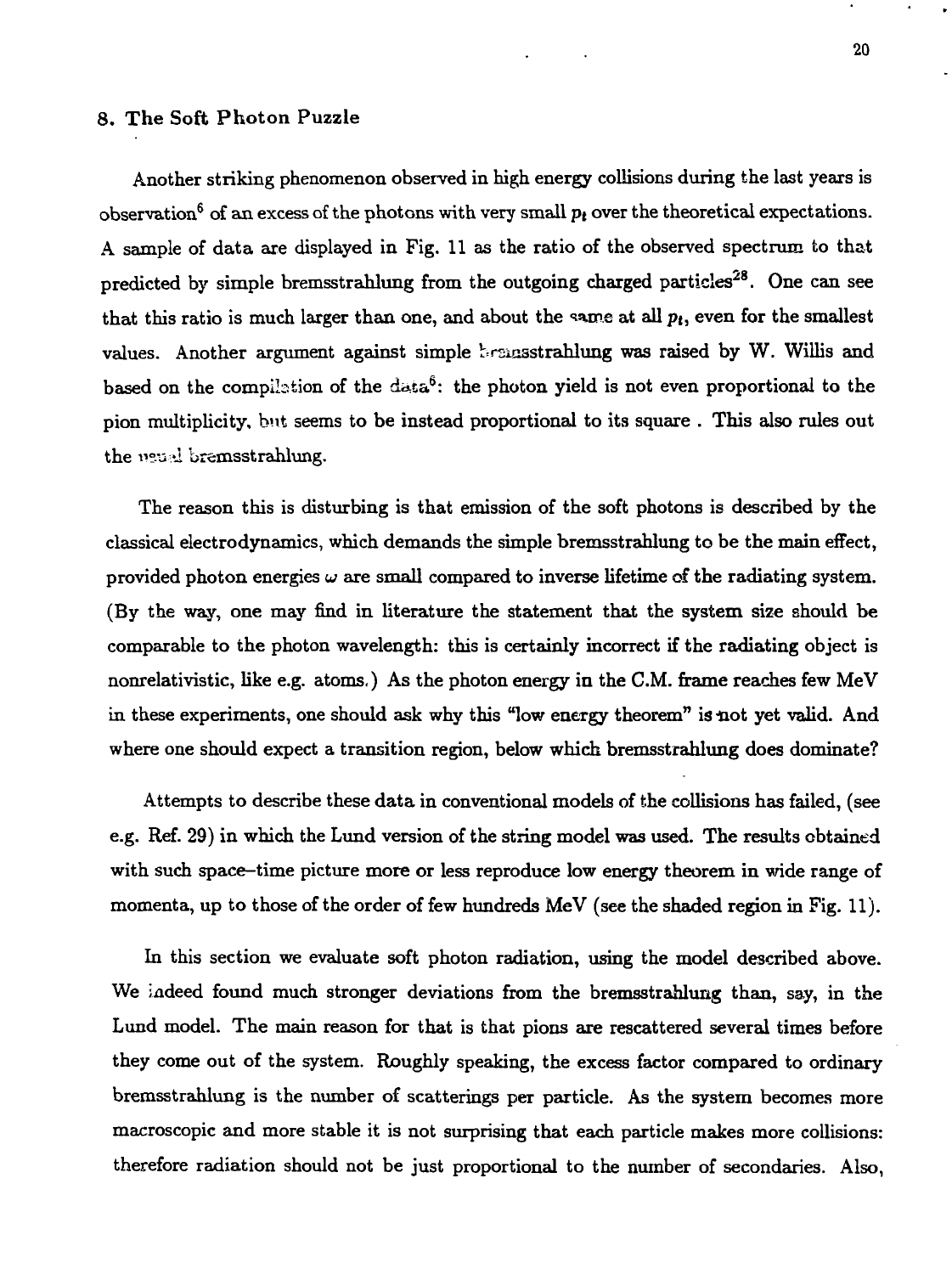reflections from the boundary considered above make the system longer-lived which additionally increases the radiation. Moreover, our studies have shown that some specific paths (long-acting "antennas") produce a lot of very soft photons. And still, we cannot explain all the data. (Preliminary discussion of our calculations in a somewhat simpler model is  $\rm already~pubits$ 

The main formula used (it is also the one used by Andersson *et al.<sup>29</sup>)* gives the emitted photon spectrum in terms of the pion path *x(t)*

$$
dN_{\gamma}/d\Omega d\omega = (\alpha/4\pi^2\omega)\,\Sigma_{i=1,2} \mid \int dt d/dt \left[\vec{\epsilon_i}\vec{v}(t) / (1-\vec{v}\vec{n})\right] \exp\left[i\omega\,(t-\vec{n}\vec{x}(t))\right]\mid^2 \quad (8.1)
$$

where  $\vec{v}(t) = d\vec{x}/dt$  is the velocity,  $\vec{\epsilon}_i$  is the photon polarization vector, and unit vector  $\vec{n}$  shows the photon direction. As our paths are the sum of the straight segments, this integral is actually the sum over scattering points.

The low energy theorem is formulated in these terms as follows: if all phase factors are equal to 1, the changes of the velocity in different collisions compensate each other, so that only the final velocity really matters. The opposite limit of large  $\omega$  leads to random phase factors and radiation proportional to the number of collisions. In the transition region there is partial interference of the radiation coming from different scatterings.

Our results in terms of similar ratio are shown in Fig. 12 for two scenarios already discussed in the proceeding section, and for the number of pions in the fireball equal 4000,400 and 10. All curves go to unite ratio at small  $p_t$ , in agreement with the low energy theorem mentioned. At large ones they saturate at some level, proportional to the mean number of scattering. One can see that a modified pion scenario gives systematically more radiation than that for an unmodified one.

Comparing these results with experimental data shown in Fig. 11, we should first note that we definitely cannot describe obsrved excess for low  $p_t < 30$  MeV or so. However, we do observe strong effects of the pion modification on the photon radiation, especially in the transition region between the coherent and incoherent regimes of radiation. Moreover, it seems that we can naturally explain the positron data (solid points in Fig. 11) by  $u_0 = 1/2$ ,  $N_{\pi} = 10$  case.

Certainly, this question deserves further study, both experimental and theoretical. Photon radiation is an interesting tool, allowing us to test better our understanding of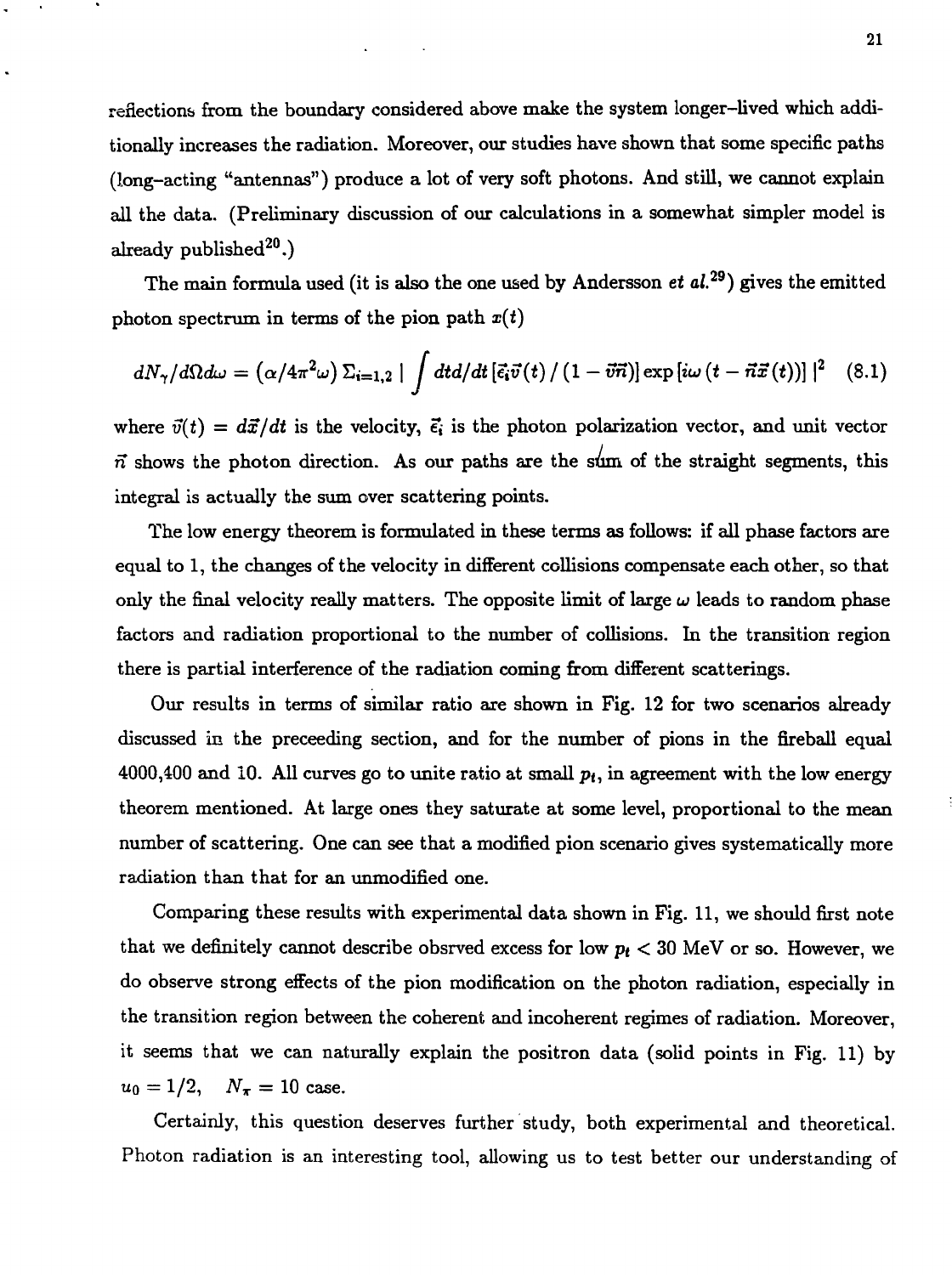the multiparticle system under consideration. It can provide additial text of space-time evolution of the system, measuring such important thing as the number of rescatterings in the final stage.

#### **9. The Shape of** the **Pion Annihilation Threshold**

 $\overline{\phantom{0}}$ 

Dilepton production was suggested as the best signal for quark-gluon plasma formation,<sup>17</sup> so most of the dilepton experiments study the highest available energies and dilepton invariant masses about  $1-4$  GeV. However, recently first dilepton experiments at Berkely<sup>7</sup> have studied the lepton pair production at energies as low as 4.9 GeV for proton-nucleus and about 1 GeV/N in nuclear collisions. They have also measured completely different invariant mass region, and one of the spectrum, observed in this experiment, is shown in Fig. 13. One can see the rho meson peak, and also another peak at  $M_{e+e-}$  just above  $2m_{\tilde{\tau}}$ . The data below it are well described by known backgrownds, but this peak has no obvious explanation. One may think about  $\pi^{+}\pi^{-}$  annihilation, and in fact s-dependence of this peak is consistent with that for pion pair production. However, attempts to ascribe it to pion annihilation meet certain problems.

First of all, production of two soft pions is suppressed by smallness of the phase space. Second, the annihilation of soft pions into a virtual photon is suppressed at threshold because it takes place in the *P* wave

$$
\sigma = \left(\pi \alpha^2 / M^2\right) \left(1 - 4m_\pi^2 / M^2\right)^{1/2} \tag{9.1}
$$

(The latter factor is the velocity, in normal cases like *pp* annihilation it stands in the denominator.)

Let us emphasise that conditions of this experiment are quite different from nuclear collisions at CERN. There are no hundreds of pions in a fireball, but just one pair of them. However, kinematics are now such that pions are produced and annihilated in nuclear matter. Gale and Kapusta<sup>20</sup> have used this fact, suggesting that pion dispersion curve is modified so strongly in the compressed nuclear matter, that secondary minimum in  $\omega(k)$  is developed. If so, annihilation of two "quasipions" leads to a peak in the dilepton spectrum, corresponding to the dilepton mass equal to twice the minimum value of  $\omega(k)$ . It may well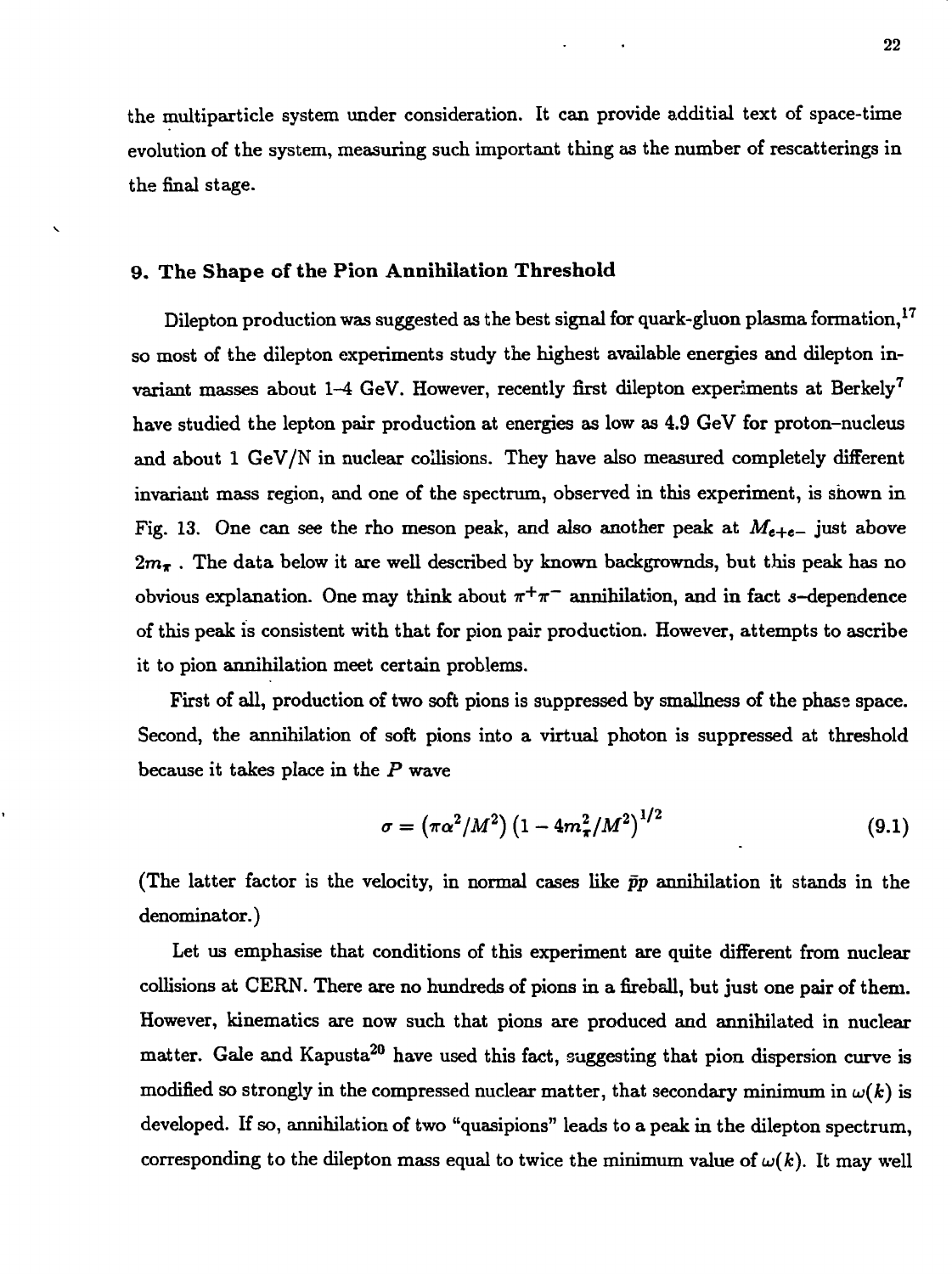be mixed with the double-pion threshold, and now there is no suppression mentioned above because momentum is now far from zero value.

It may well be that the peak seen in these experiments is indeed of this nature. We report no calculations for pion annihilation rate here , but just make few qualitative comments.

The first is that the secondary minimum suggested by Gale and Kapusts is not actually needed. Two puzzles discussed above were most naturally explained if  $\omega(k)$  has flat region at small  $k$ . This is actually what happens for the pion dispersion curve for densities around nuclear one.

The second one deals with the fact that naive estimates of the annihilation rate (see Kapusta talk  $^{\mathbf{8}}$ ) have produced numbers about one order of magnitude lower than observed. Pion motion was considered as that of a free classical particle, while it is a quantum particle moving in collective attractive potential. Some pions can even be reflected back from the surface of the nucleus, and all of them are somewhat concentrated inside nuclus. This definitely increases the probability for the  $\pi^{+}$  to meet the  $\pi^{-}$ , and therefore increases the annihilation rate into dileptons. We will report estimates of the magnitude of this effect elsewhere.

### 10. Conclusions **and** Discussion

- 1. The main point of the present work is that in the temperature region  $T =$  $100 - 200$  MeV excited hadronic matter is more like liquid than the ideal gas: interparticle interaction is very important, and this interaction is attractive.
- 2. For large and long-lived hadronic systems produced in high energy nuclear collisions the traditional picture of production and decay of resonances is no longer adequate. Instead, it is logical to use the language of condensed matter physics, and consider collective propagating modes, the quasiparticles, as the main element of such matter. Respectively, coherently propagating pion becomes a "quasipion", if its interaction with surrounding matter is taken into account.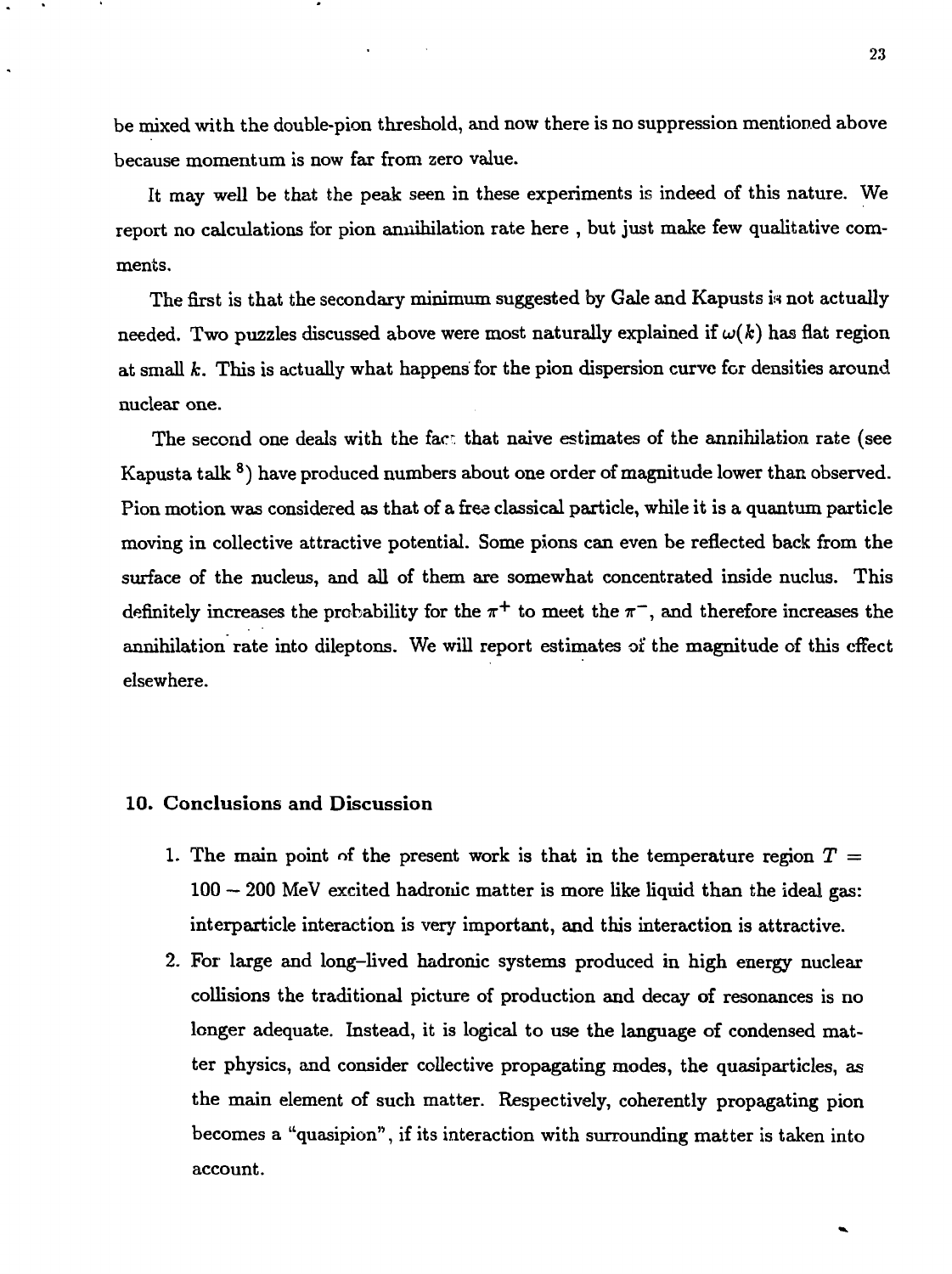- 3. We present first estimates of the modification of the pion dispersion curve  $\omega(k)$ , based on the same physical idea as used by Landau in his estimates of the phonon spectrum in liquid  $He<sup>4</sup>$ . The distortion of the quasiparticle energy in both cases is negative and more pronounced at larger momenta, due to Goldstone nature of both quasiparticles.
- 4. Such modification of  $\omega(k)$ , or momentum-dependent potential, becomes important if these quasiparticles come to the surface of the system. Attractive interaction obviously makes it more difficult to leave the system. Quasipions may be reflected back at some angles, or if they come out their momenta may be reduced.
- 5. We suggest that these phenomena may be the origin of recently observed excess of soft pions in nuclear collisions. Reflections at the boundary also lead to significant increase in soft photon radiation. We have shown that data above *pt* of the order of 30 MeV or so can well be explained by this effect. However, data at lower *pt* remains enigmatic.
- 6. We hope that these effects will also shed some light on other puzzling observations. In particular, annihilation of quasipions concentrated inside the nuclei by collective potential presumably may explain why the observed two-pion annihilation threshold is so enhanced. Surface tension can lead to drop formation, and help to understand correlation data. Also this feature helps to compensate collective transverse flow.
- 7. One of the most straighforward tests of these ideas is probably direct measurements of the lifetime distribution of the pion source by pion interferometry. We mean existence of specific shape of the correlation function, with additional very narrow peak near momentum difference equal zero. But it is not a simple task: one needs resolution of the order of few MeV and large statistics in order to notice it.
- 8. One more point, related to future experiments but unrelated to the pion liquid: possible signal of the mixed phase and critical temperature, indicated by our detailed analysis of the pion *pt* spectra. It is clear that better data can reveal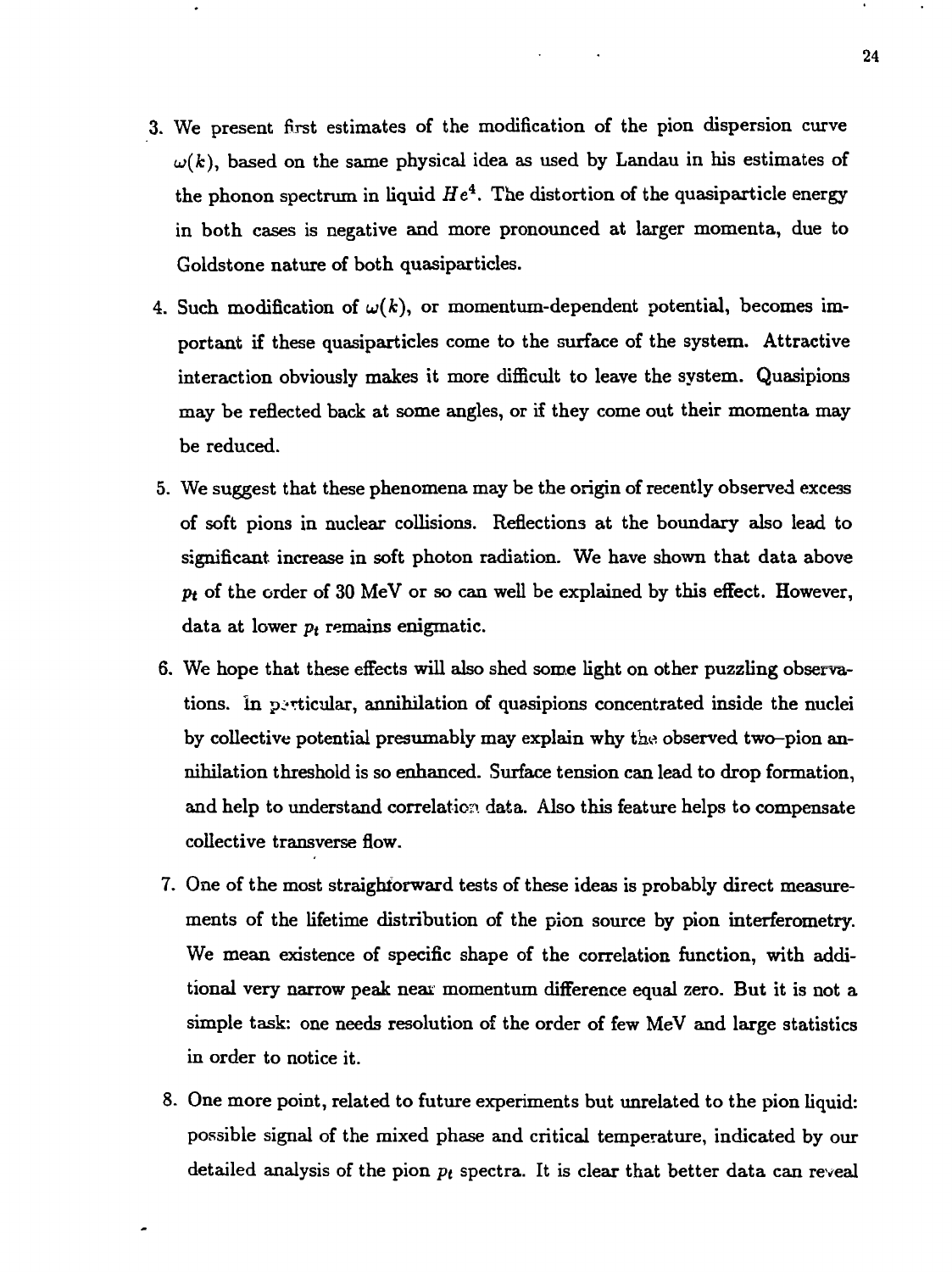much more, may be indeed a kind of a peak (or shoulder) in the temperature profile at the critical temperature *Tc.* Let us emphasize that this way of measurements of this fundamental quantity is the most straightforward one.

9. Completing this paper, we should add a warning: although most of the phenomena under consideration were seen in several experiments, further checks and more systematic studies are badly needed. This is especially true for the soft photon case, in which background problems are severe. Also the two-pion threshold in the dilepton spectra was only seen by one group, and it should be reproduced before any serious conclusions can be drawn.

#### Acknowledgments

The main part of this work was done during my stay at CERN and at the Institute of Theoretical Physics of Bern University in the spring of 1989, and it was completed at BNL later. I am much indebted to many people in these places for their hospitality. Valuable discussions, especially with L. Van Hove, H. Leutwyler and W.J. Willis, have clarified a lot. Analysis of the pion spectrum (the starting point of this work) would not be possible without data tables, provided by H. Gutbrod, L. Dragon (WA80) and J. Schukraft (HELIOS).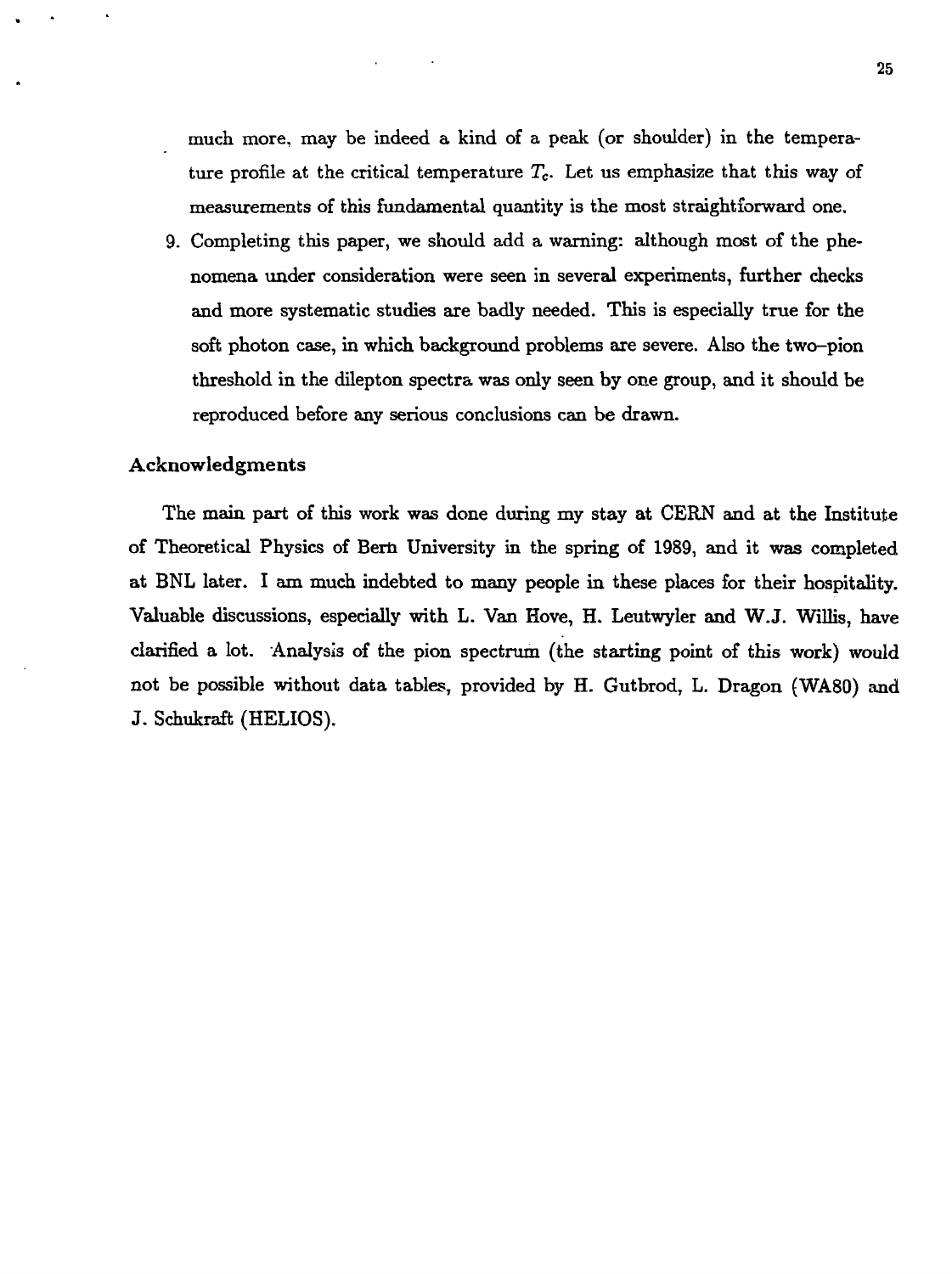### References

- 1. Proceedings of "Quark matter-88", Nordkirhen, Z. Phys. C. 38 (1988); Proceedings of "Quark matter-89", Lenox, Nucl. Phys. A498 (1989).
- 2. E.V. Shuryak, Phys. Lett. 78B (1978) 150, Yad. Fis. 28 (1978) 796. Tie *QCD Vacuum, Hadrons and the Superdense Matter,* World Scientific 1988; D.J. Gross, R.D. Pisarsky and L.G. Yaffe, Rev. Mod. Phys. 53 (1981) 43; B. Muller, Lecture Notes in Physics 225, (Springer-Verlag 1985); J. Cleymans, R.V. Gavai and E. Suchonen. Phys. Rep. C130 (1986) 217.
- 3. E.V. Shuryak, Pion modification in hot hadronic matter and "ultrasoft" phenomena in high energy collisions. CERN-TH-5386/89 and "L. Van Hove Festschrift", World Scientific, (1990).
- 4. S. Weinberg, Phys. Rev. Dll (1975) 3583.
- 5. R. Albrecht *et* a/., (WA80 coll.) Phys. Lett. B119 (1987) 297.; A. Bamberger *et al.*, (NA35 coll.) Phys. Lett. B184 (1987) 271. G.Odyniec (NA35), Talk at Workshop on Relativistic aspects of Nuclear Physics. Rio de Janeiro, 1989 (WSPC, Singapore, in press.).;

A. Sandoval *et al.,* (HELIOS coll) Nucl. Phys. A 465c (1987).

6. P.V. Chliapnikov *et al.,* Phys. Lett. 141B (1984) 276; U. Gurlach, (HELIOS coll.) Proc. of 24-th Int. Conf. High. Energy Phys., Munich 1988;

W.J. Willis, Nucl. Phys. A478 (1988) 151C;

J. Schukraft, (HELIOS coll.) Talk at 7th Int. Conf. "Quark Matter-88", Lenox, Massachusetts 1988.

- 7. G. Roche *ti al.,* (DSL coll.) First observation of dielectron production at the Bevalac. LBL preprint, Berkeley 1988; L.S. Schroeder. Talk at HIPAGS Workshop, BNL, March 1990.
- 8. C. Gale and J. Kapusta, Phys. Rev. C35 (1987) 2107; L.H. Xia *et al.,* Nucl. Phys. A485 (1988) 721;
	- J. Kapusta, Talk at HIPAGS Workshop, BNL, March 1990.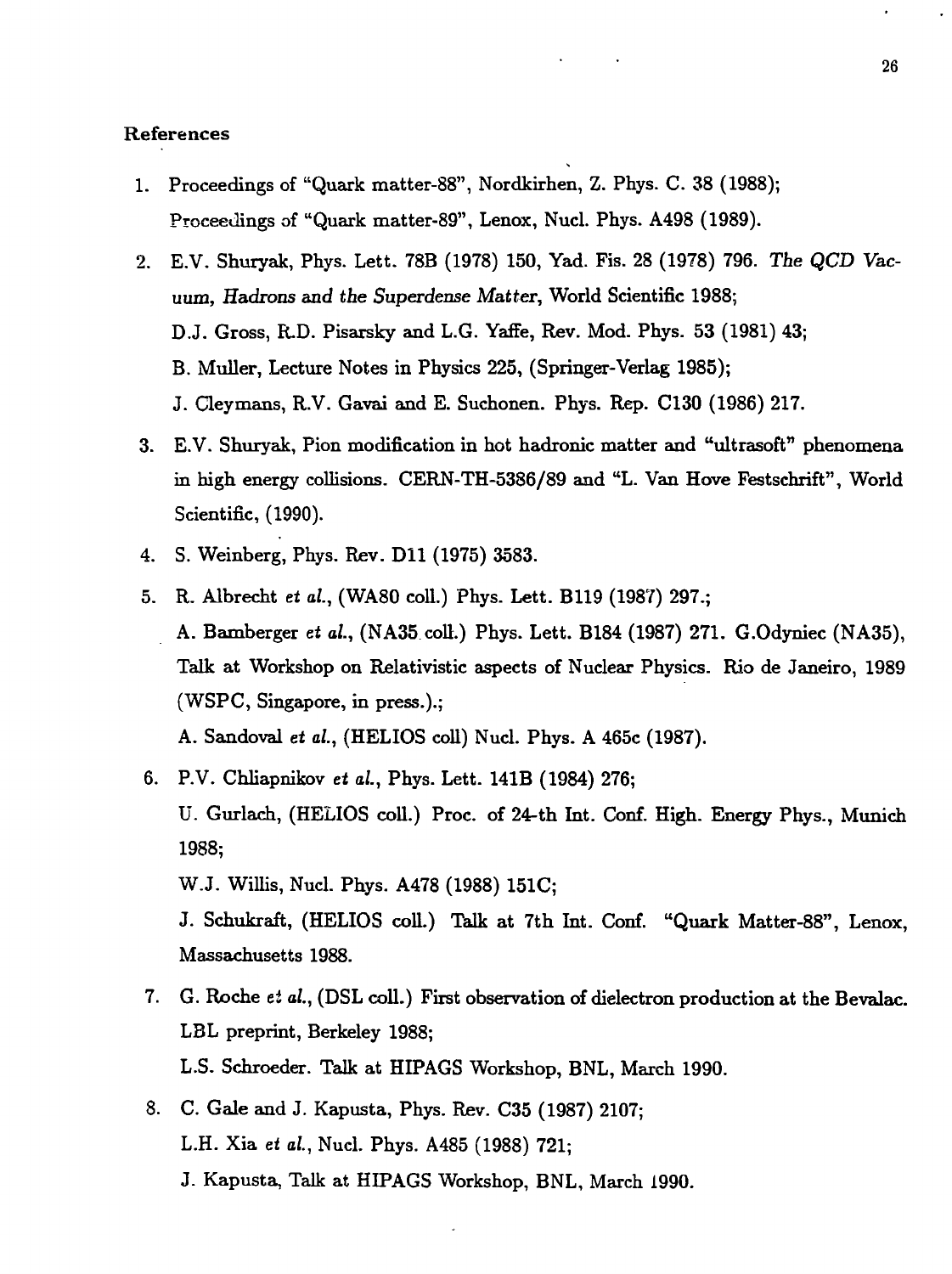- 9. L. Van Hove, CERN preprint TH 5236/88, 1988.
- 10. E.V. Shuryak and O.V. Zhirov, Phys. Lett. 89B (1980) 253.
- 11. D. Vasak et al., Z. Phys. C21 (1983) 119.
- 12. G. Bertsch *et* ai., Cascade simulation of ultrarelativistic nuclear collisions, preprint MSUCL-630, Michigan Univ ,1987.
- 13. G.E. Brown, J. Stachel and G.M. Welke, Hot and Cool Baryons and Cool Pions in Relativistic Heavy Ion Reactions, Preprint of SUNY, Stony Brook 1990; G. Bertsch and G. Brown, Phys. Rev. C40 (1989) 1830.
- 14. M. Kataja and P.V. Ruuskanen, University of Jyvaskyla preprint 1/90, January 1990; J.L. Goity and H. Leutwyler, Bern University Preprint 1990.
- 15. J. Gasser and H. Leutwyler, Phys. Rep. 87 (1982) 79..
- 16. E.V. Shuryak, Nucl. Phys. B203 (1982) 93,116,140; B319 (1989) 521,541; B328 (1989) 85,102; D.I. Dyakonov and V. Yu. Petrov, Nucl. Phys. B272 (1986) 475; E.M. Dgenfritz and E.V.Shuryak, Nucl. Phys. B319 (1989) 511.
- 17. E.V. Shuryak, Phys. Rep. 61C (1980) 71.
- 18. P. Gerber and H. Leutwyler, Bern Univ. preprint BUTP-88/30 (Nucl.Phys., in'press).
- 19. E.V. Shuryak, Yadernaya Fisika (Sov. J. of Nucl. Phys.) 16 (1972) 395.
- 20. E.V. Shuryak, Phys. Lett. 207B (1988) 345.
- 21. J.L. Goity and H. Leutwyler, On the Mean Free Path of Pions in Hot Matter, PSI preprint PR-89-08, 1989.
- 22. S. Weinberg, Phys. Rev. Lett. 17 (1966) 616, 18 (1967) 188, 507.
- 23. D.G.Henshaw and A.D.B.Woods, Phys.Rev. 121 (1961) 1266..
- 24. O.V. Zhirov, Nontrivial variations of the *pt* slope as a good tool to separate production mechanisms. Novosibirsk preprint 81-31, 1981. (Unpublished), see Ref. 17.
- 25. W. Bell *et* o/., Phys. Lett. 112B (1982) 271; A. Karabarbounis *et* a/., Phys. Lett. 104B (1981) 75; A.L.S. Angelis *et* a/., Phys. Lett. 116B (1982) 379.
- 26. Alper *et* a/., Nucl. Phys. B110 (1975) 23.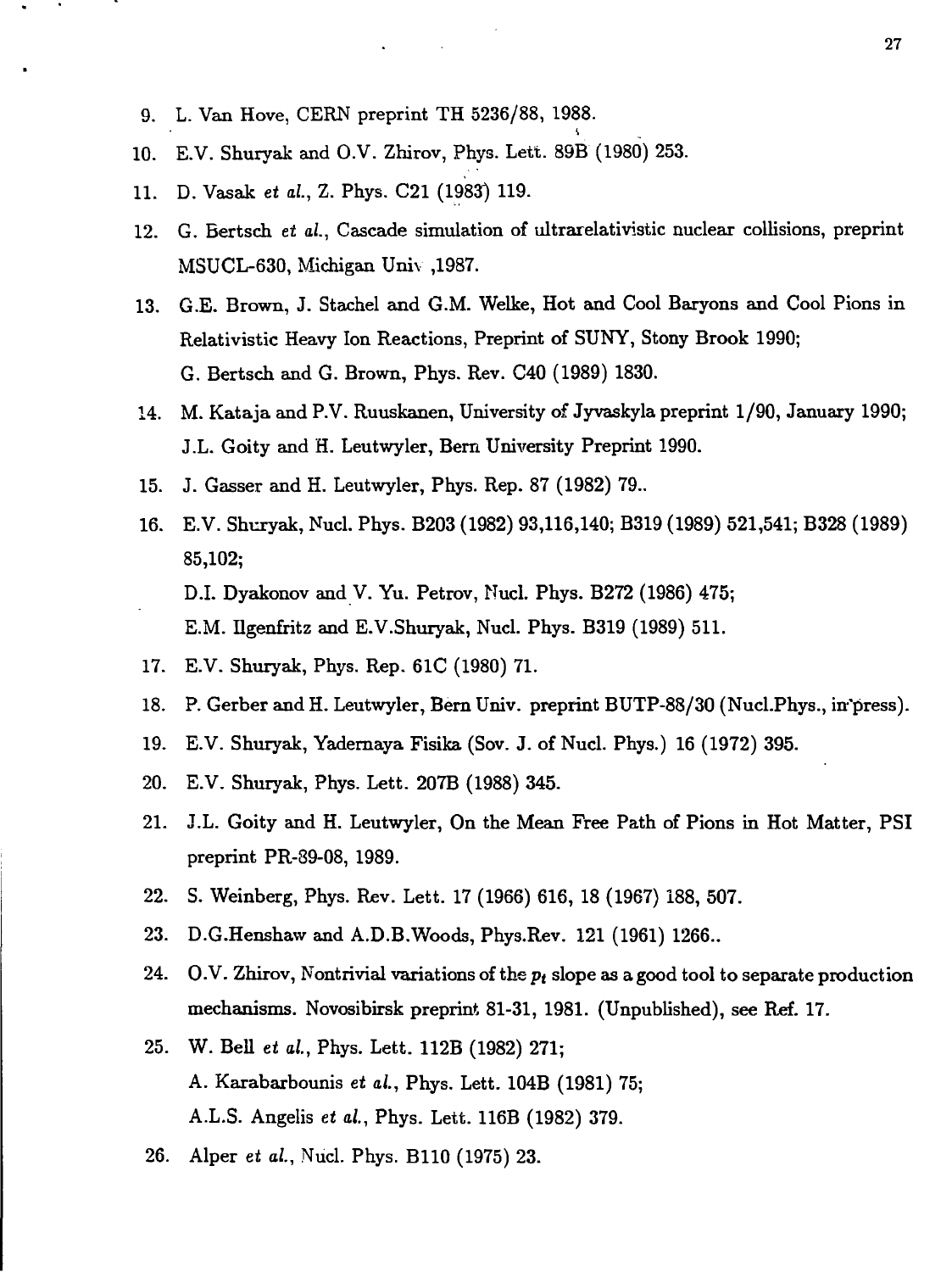- 27. R. Morse, Talk at HIPAGS Workshop, BNL, March 1990, (see also Refs. 1).
- 28. R.N. Cahn, Phys. Rev. 110 (1973) 247.
- 29. B. Andersson *tt* a/., Preprint LUTP 88-1, Lund 1988.
- 30. E.V. Shuryak, Phys. Lett. 231B (1989) 175.
- 31. D. Pines, Can. J. Phys. 65 (1987) 1357.

 $\mathcal{S}^{(i)}$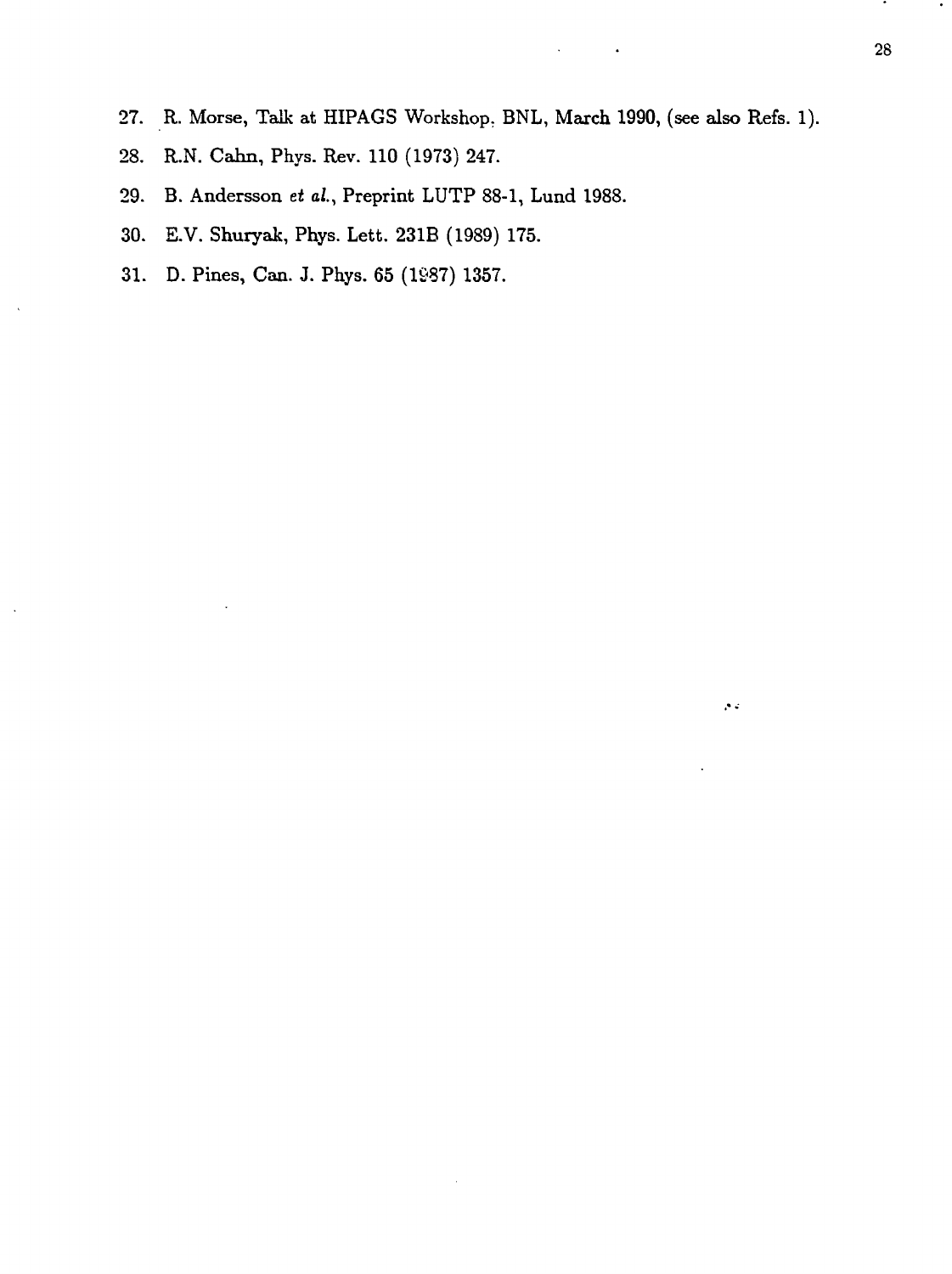#### Figure Captions

- Fig. 1: Ratio of the energy density of excited hadronic matter  $\epsilon(T)$  to  $T^4$ , versus temperature T. The dotted, dash-dotted and solid line correspond to results of Ref. 18 for massless pions, massive pions and pions together with resonances, respectively. The dashed curve corresponds to parametrisation suggested long ago in Ref. 9.
- Fig. 2: Dispersion curve of quasiparticles in liquid  $He<sup>4</sup>$ , taken from one of the first experiments on inelastic neutron scattering (23).
- Fig. 3: Dispersion curve for pions in cold nuclear matter according to Ref. 8. Two dashed curves correspond to normal nuclear density  $n = n_0$  and that four times larger.
- Fig. 4: Qualitative picture of the modification of the pion dispersion curve in hot pion liquid. It is assumed that  $T_1 < T_2$ . The "quasipion" with internal momentum corresponding to point *A* moves to point *B* as it goes out of the fireball.
- Fig. 5: "Effective slope"  $(6.1)$  versus transverse momentum  $p_t$ . The dashed line stands for the *pp* data (25), while the open and closed points represent data from nuclear collisions: neutral pions from  $O - Au$  (WA80) and negative secondaries in  $S - W$  collisions (HELIOS), respectively (5).
- Fig. 6: The temperature profile function *F(T)* versus temperature (for comparison, each spectrum is normalised to one). The open and closed points correspond (as in Fig. 4) to data (5), for neutral pions (WA80) and negative secondaries (HELIOS), respectively. The stars represent the *pp* data (25). The curves are drown simply to guide the eye.
- Fig. 7: Transverse mass spectra divided by  $m_t^{3/2}$  for various types of secondaries, measured in SS collisions by (NA35) collaboration (from G. Odyniec talk, Ref. 5). All solid lines correspond to the same temperature 200 MeV.
- Fig. 8: Points are the ratio of the  $p_t$  spectra for  $\pi^0$  in central and periferal OW collisions (WA80). The solid curve is the ratio of HELIOS SS data to *pp*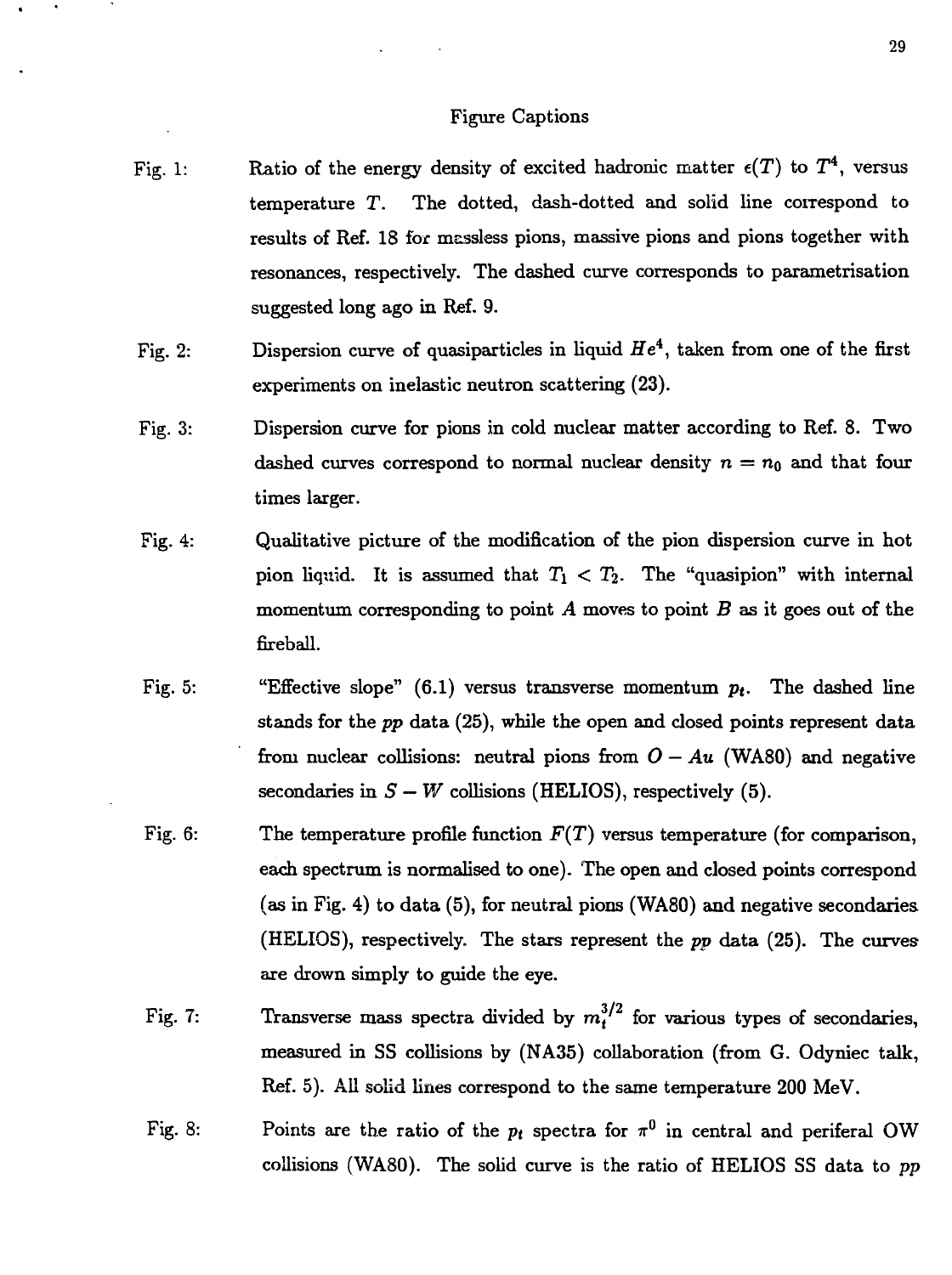ones (we show no points or error bars, for the ratio of two spectra measured in completely different experiments is subject to possible systematic errors, we only give it for illustration of the trend).

- Fig. 9: Ratio of the calculated *pt* spectra for pions for two different scenario described in the text, with and without modification of the pion dispersion curve. The total number of pions is 400.
- Fig. 10: Temperature profiles (distribution over temperatures at the moment of last collision) for two scenario discussed in the text. Open and closed points correspond to cases with and without modification of the pion dispersion curve. The curves are just shown to guide the eye.
- Fig. 11: The ratio of the observed photon *pt* spectra to predictions of the bremstrahlung, Ref. (28). Points  $\nabla$ ,  $\Delta$  are for p-Be and p-Al collisions (HELIOS) (6), while closed points correspond to positron production (see discussion and references in Willis paper (6)). The dashed area shows predictions of the Lund model according to Andersson *et* a/.(29).
- Fig. 12: The same ratio as plotted in Fig. 11, but calculated in the model discussed in the text. Open and closed points (and solid and dashed lines connecting them) correspond to two scenarios discussed in the text, with and without pion dispersion curve modification. We present results for the number of pions in the fireball 4000,400 and 10, respectively.
- Fig. 13: The spectrum of effective dilepton masses measured in p-Be collisions in Berkeley (7). An arrow shows position of the two pion annihilation threshold, and the dash-dotted curve shows the estimated background from the  $\pi^0$  Dalitz decay.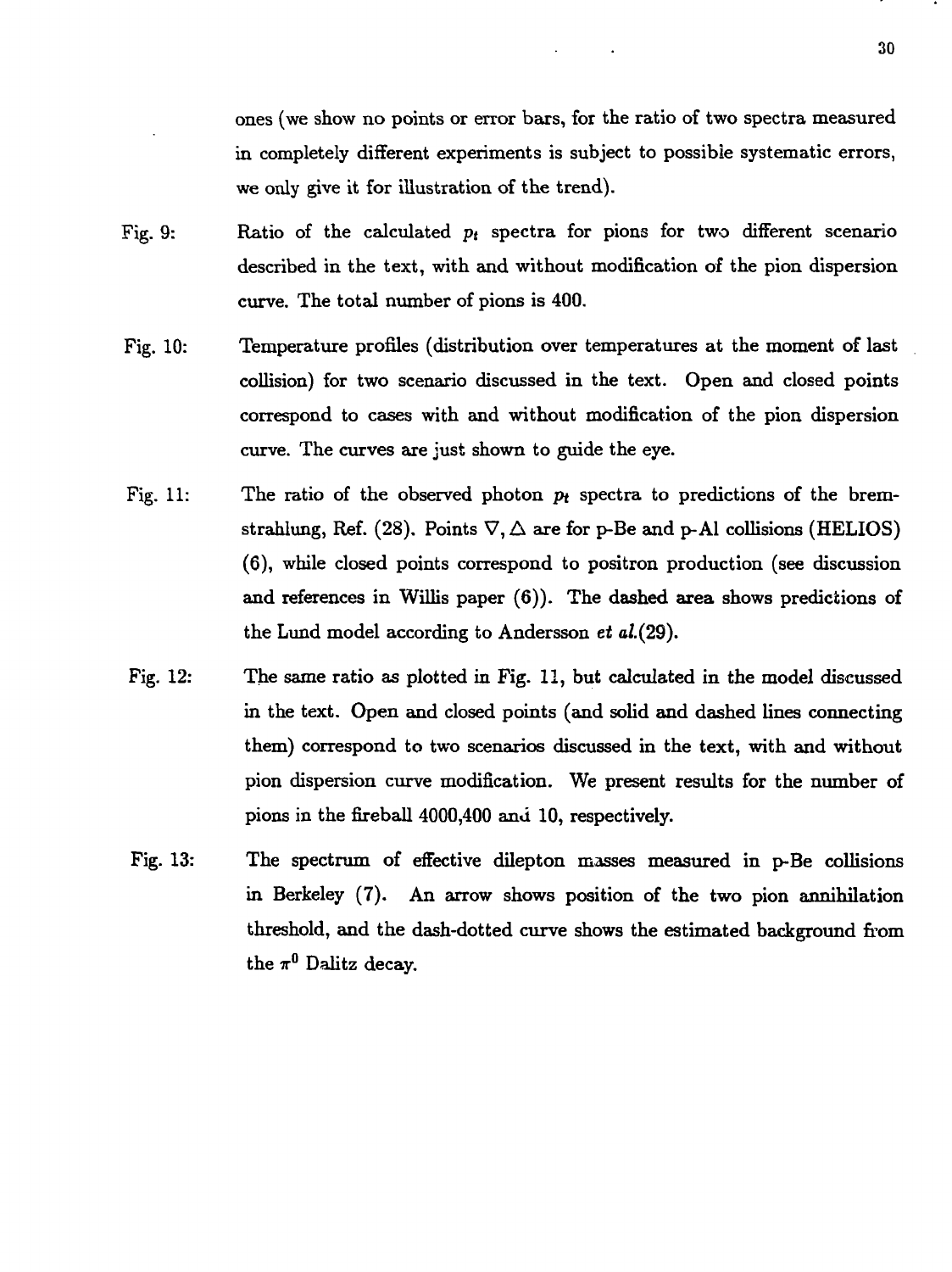

**Fig. 1**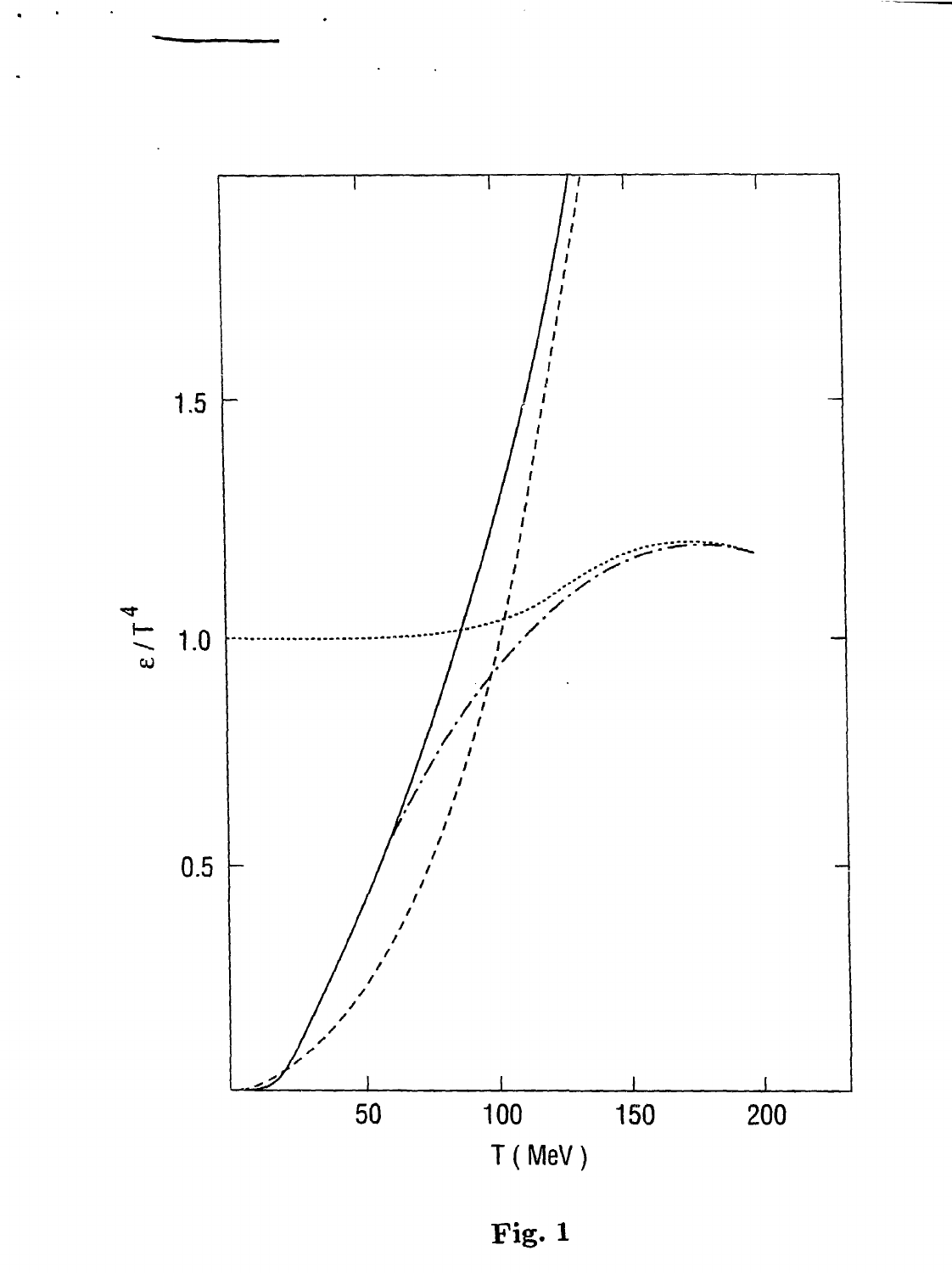

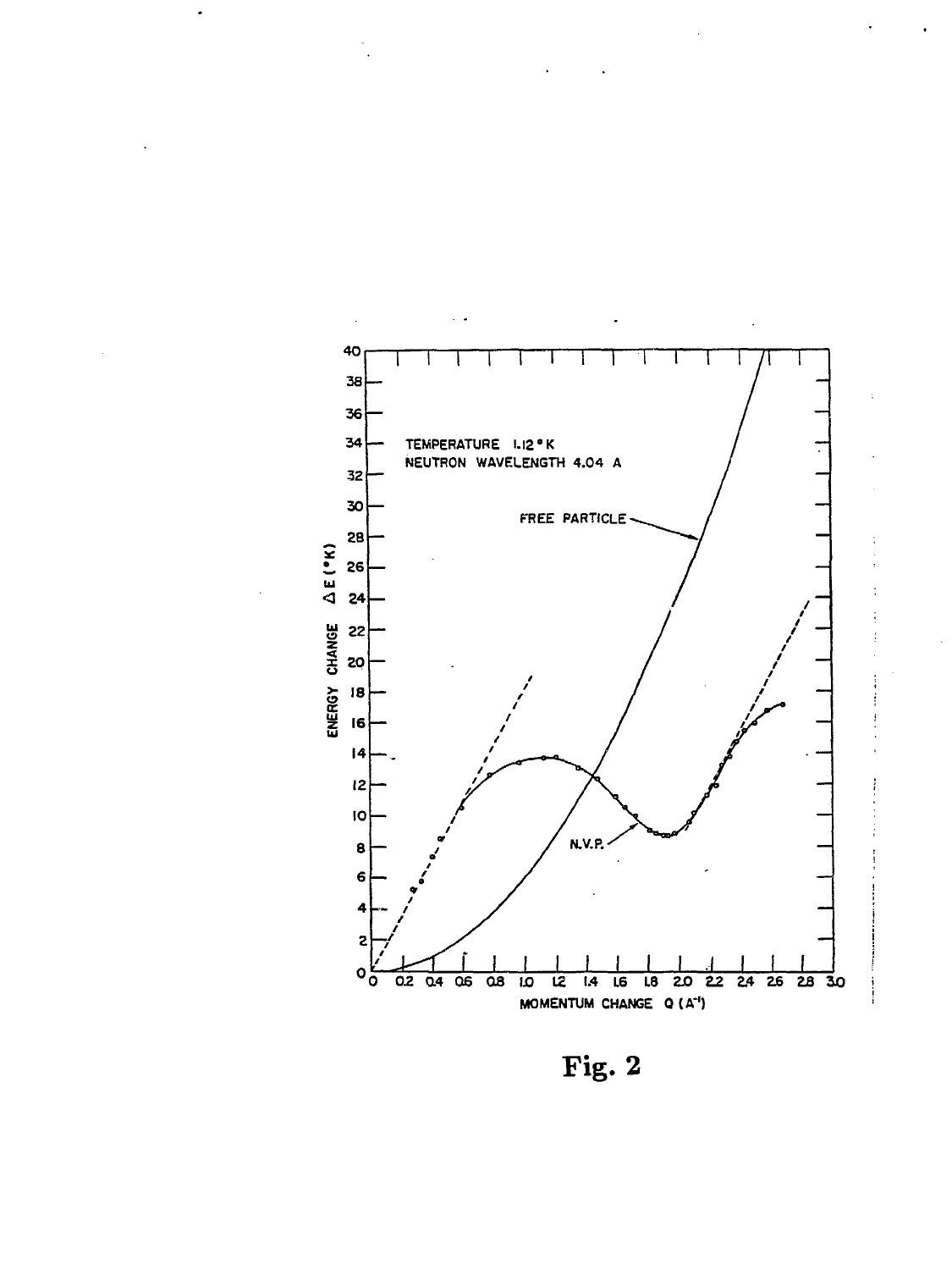

Fig. 3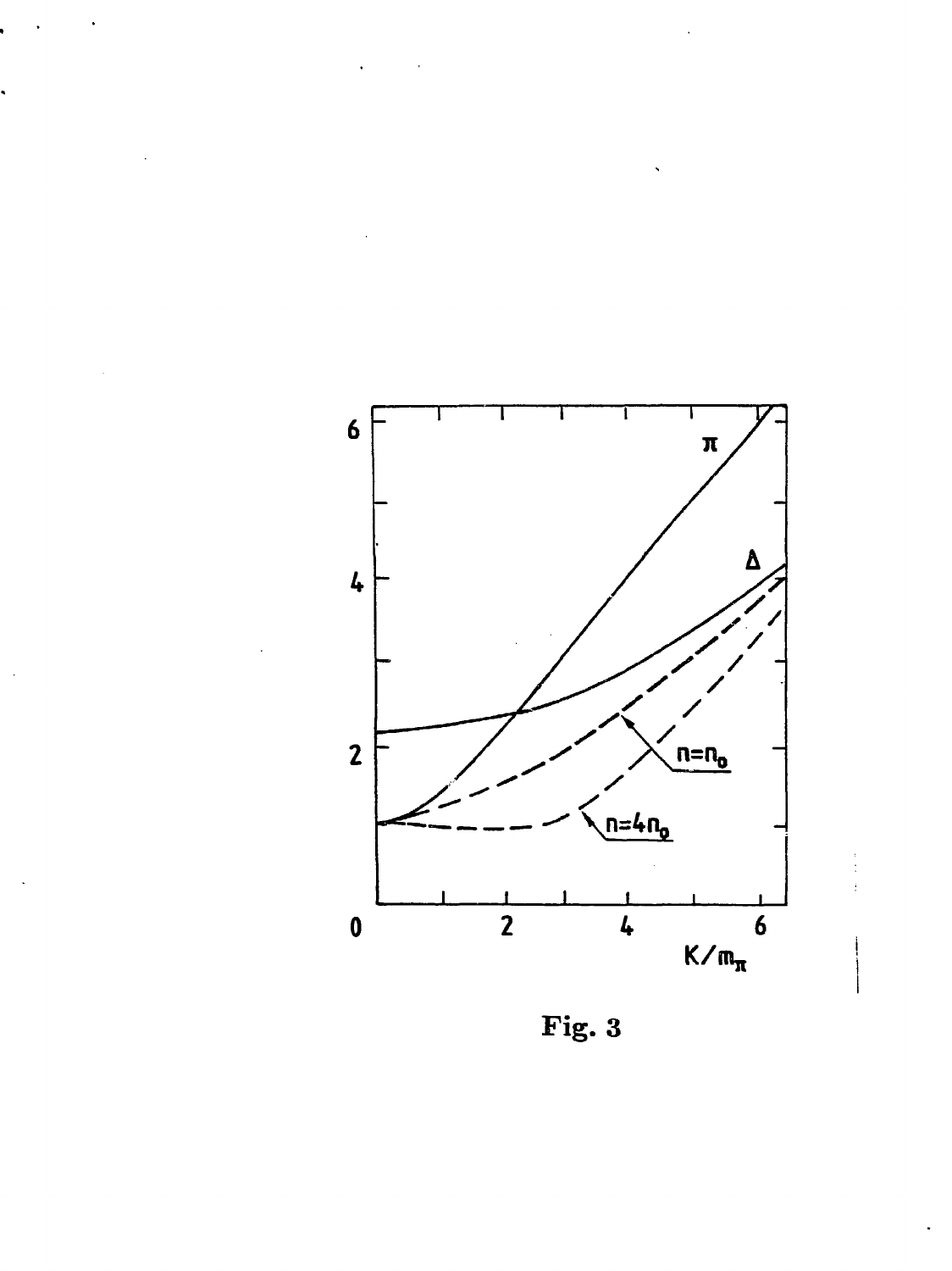

 $\bullet$ 

Fig.  $4$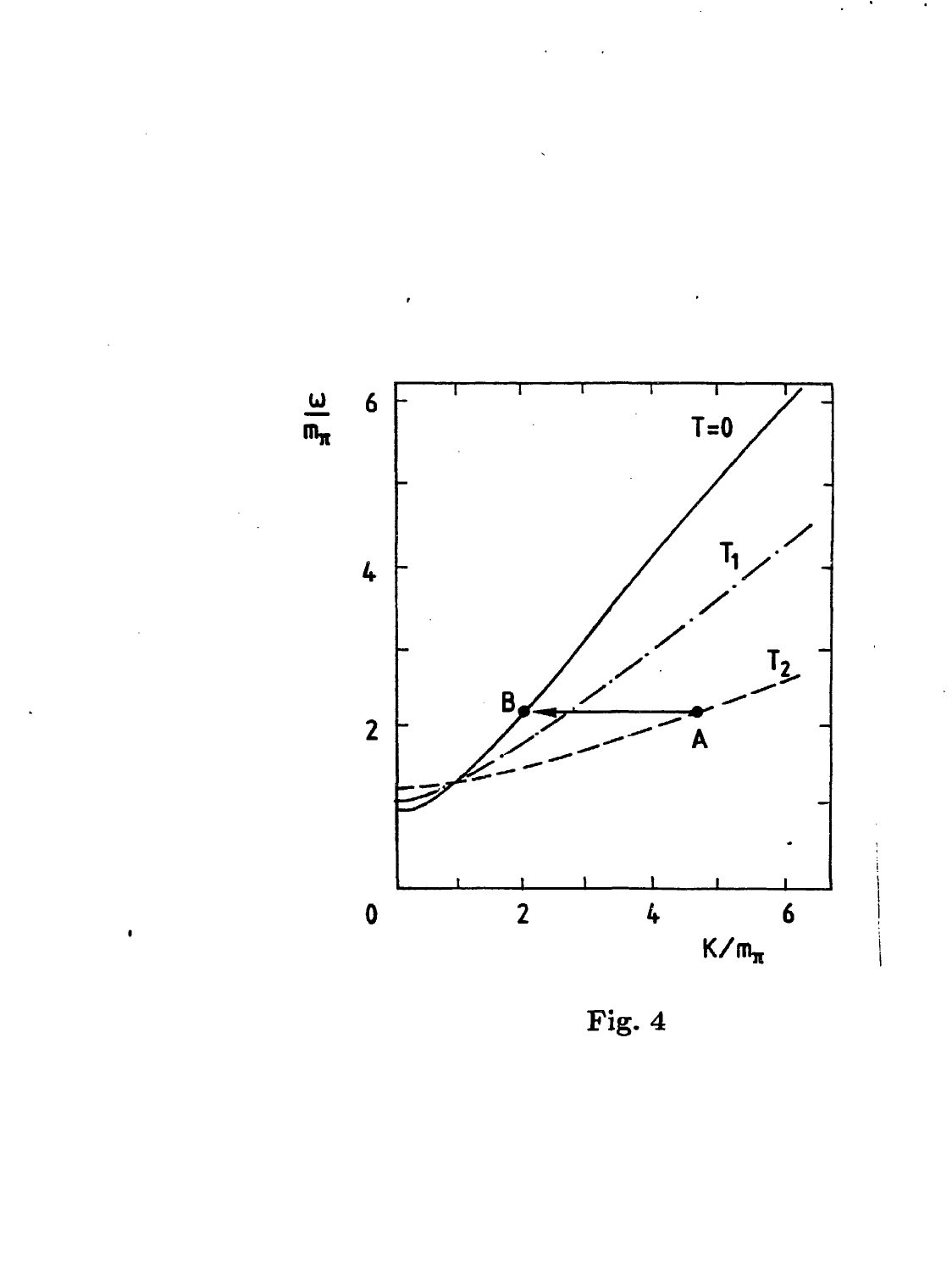

 $\begin{array}{c} 1 \\ 1 \\ 2 \\ 3 \\ 4 \end{array}$ 

 $\mathrm{T}_{\mathrm{slope}}$ **(A3W)**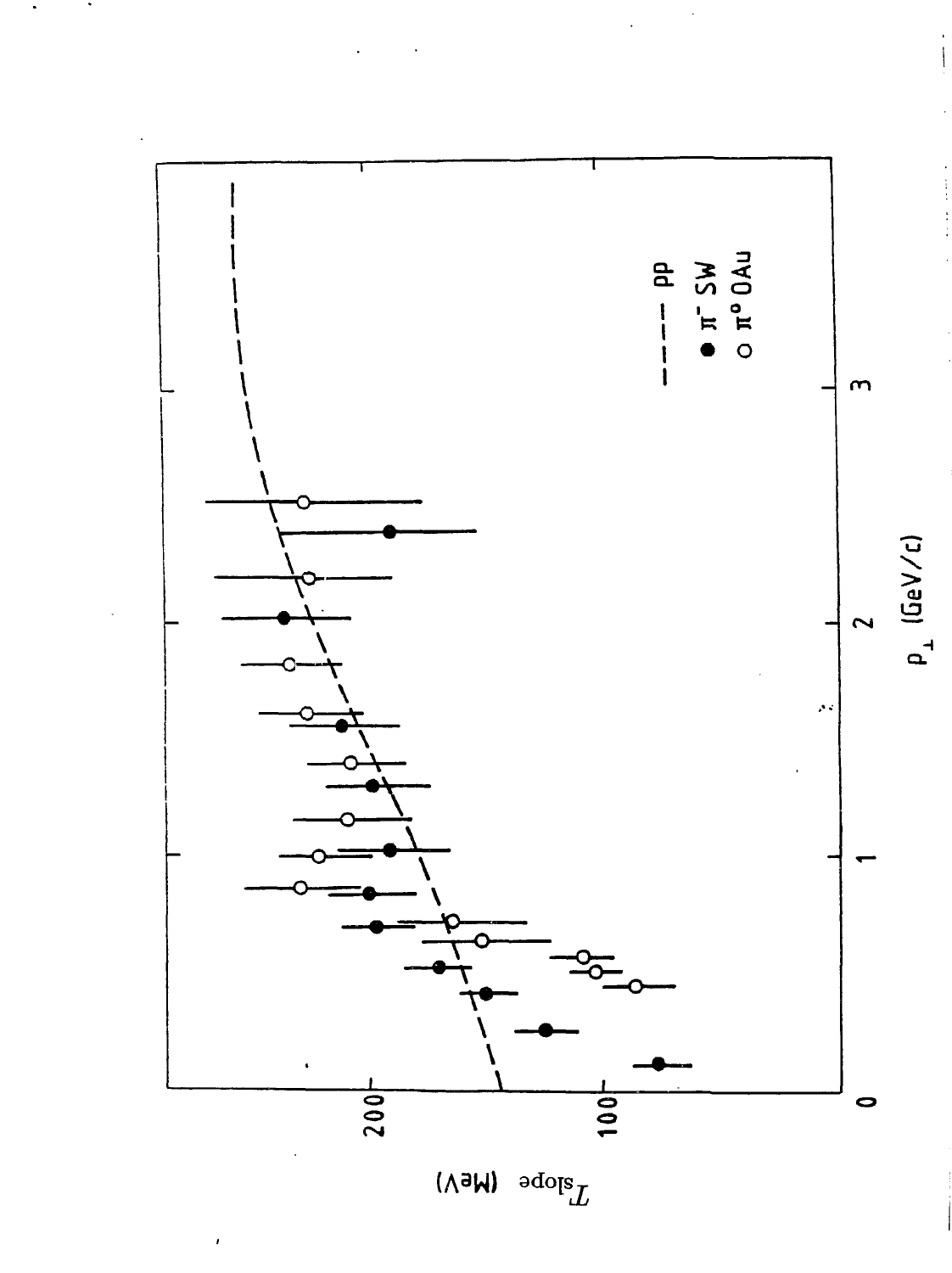

Fig. 6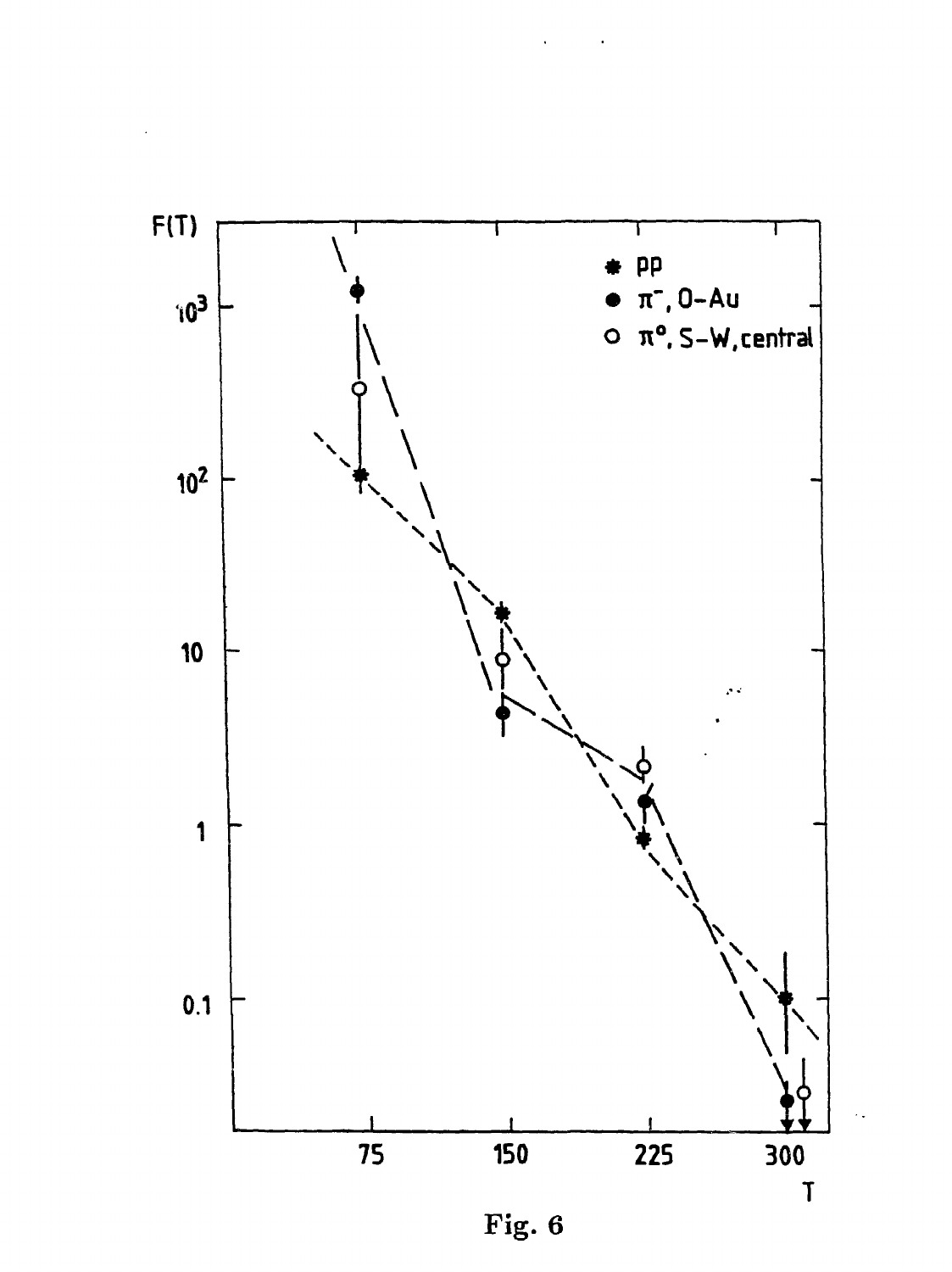

Fig. 7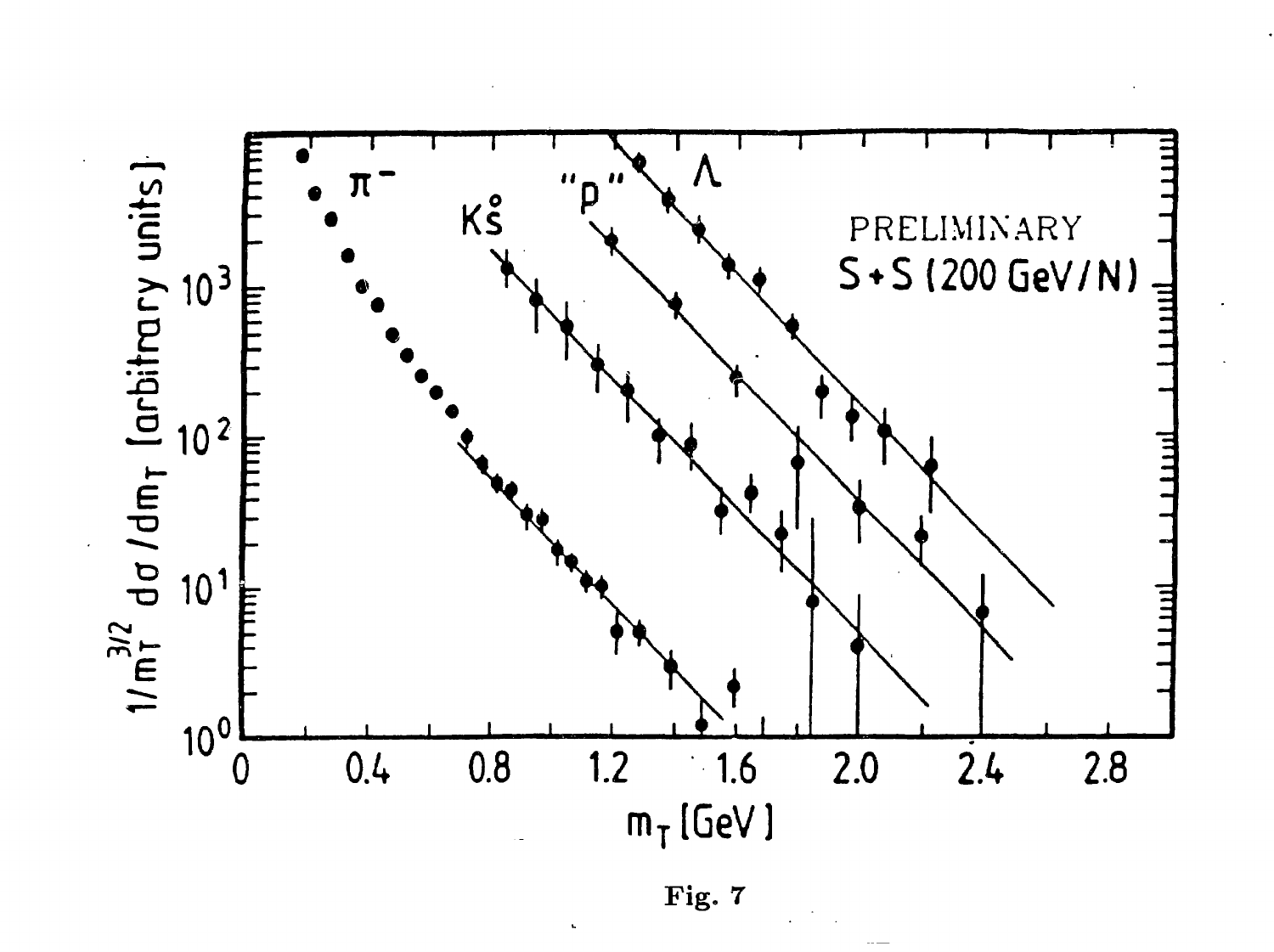

Fig. 8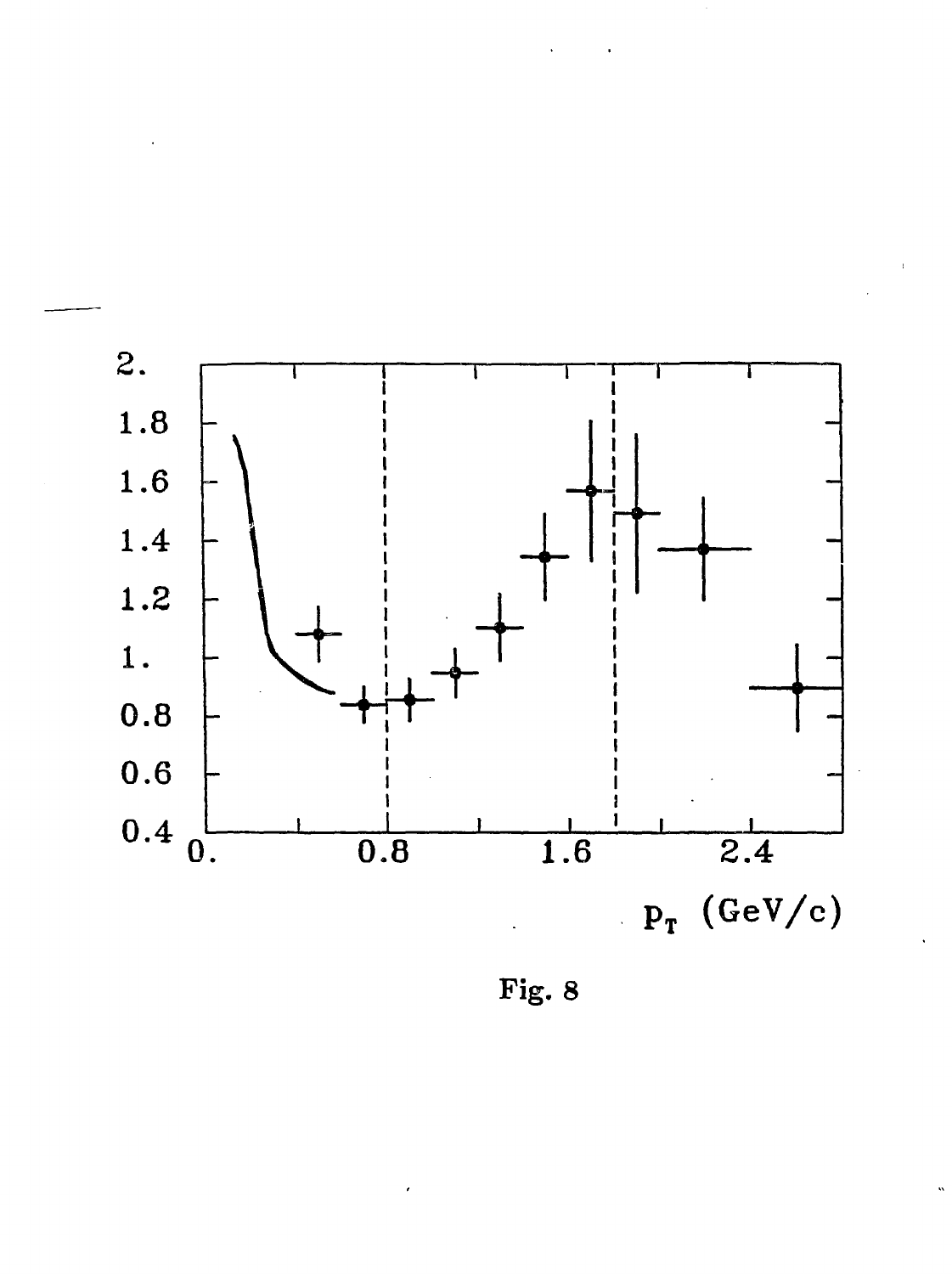

**Fig . 9**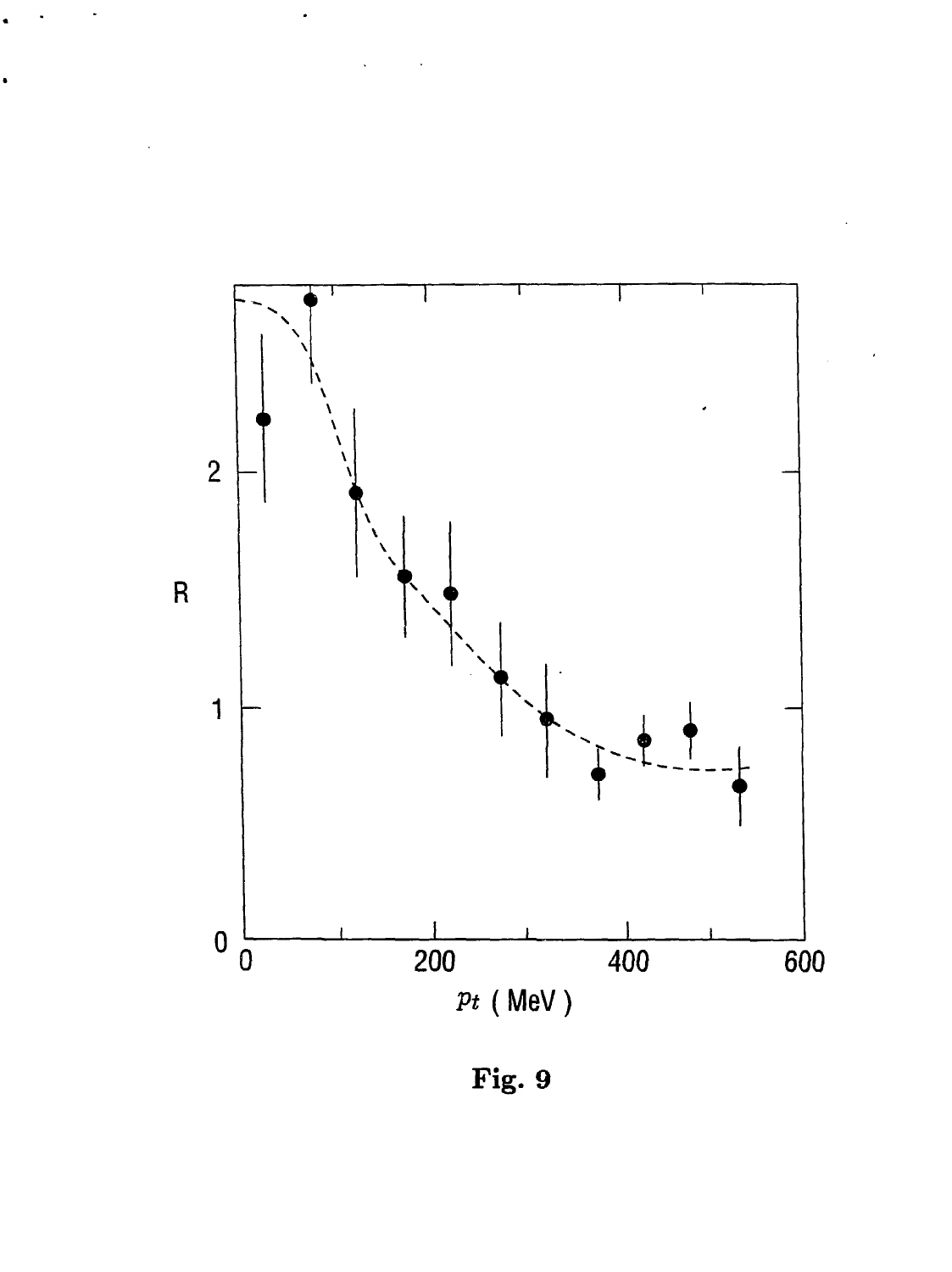

 $\bullet$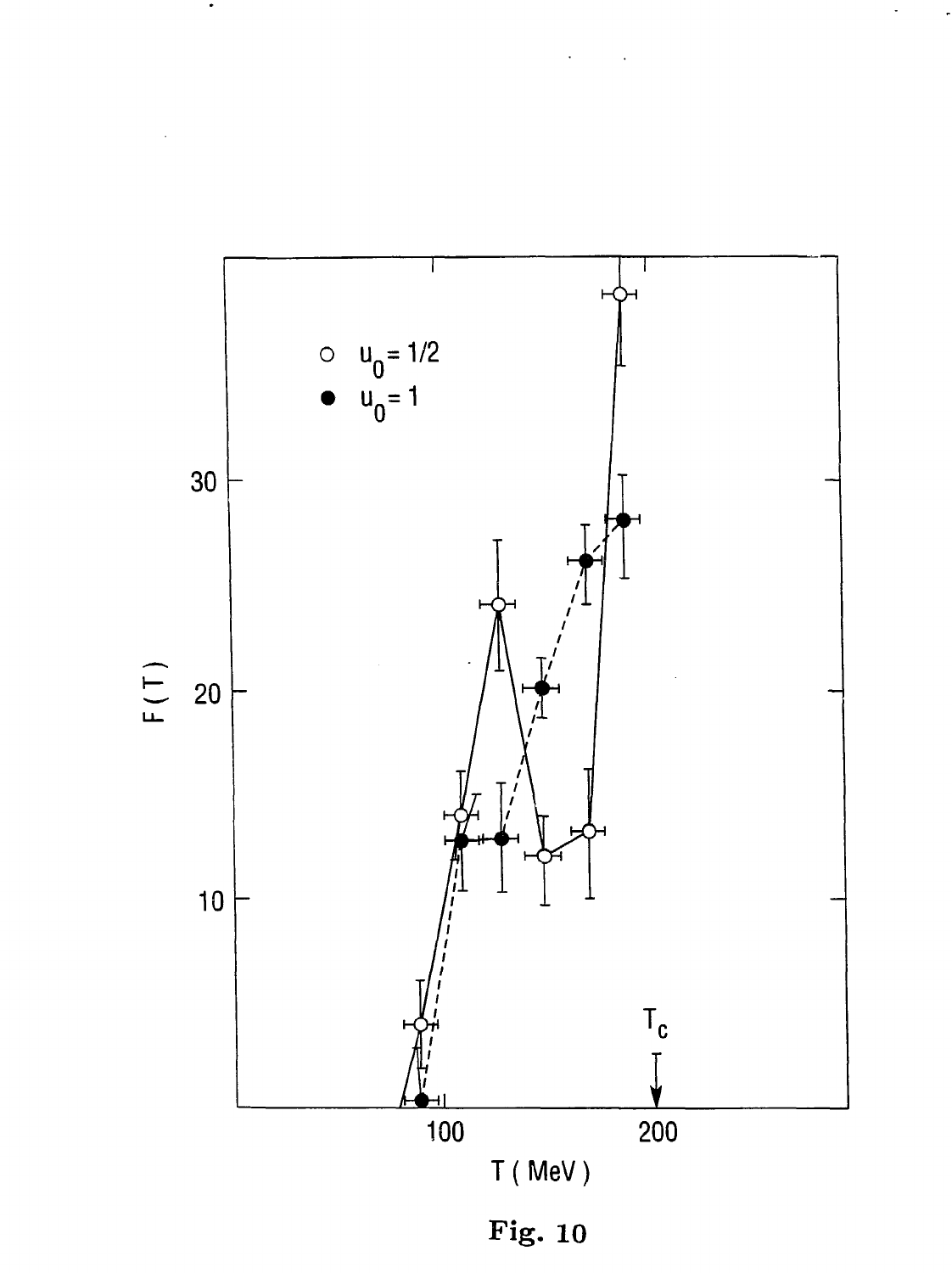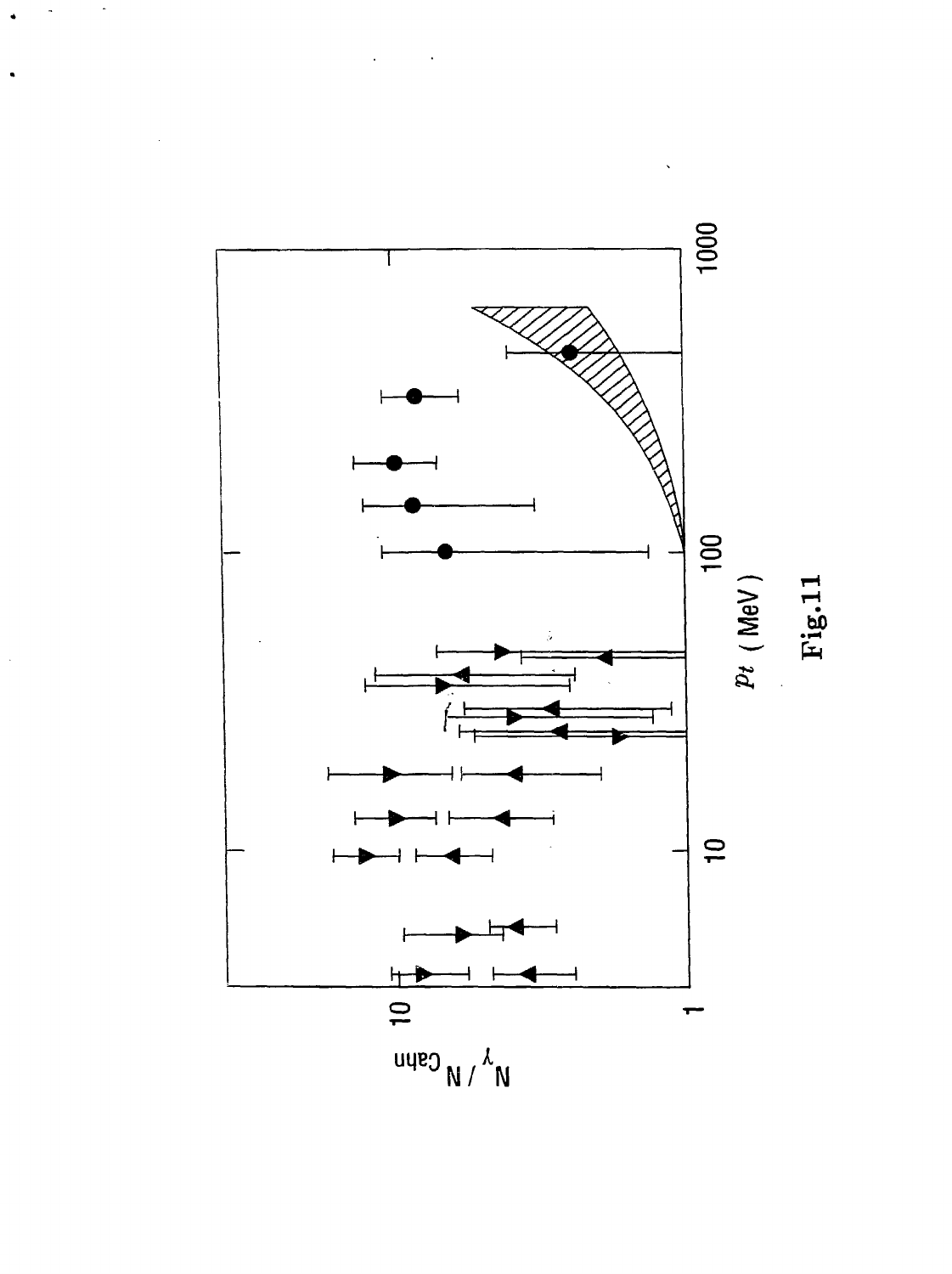

 $\ddot{\phi}$ Ą